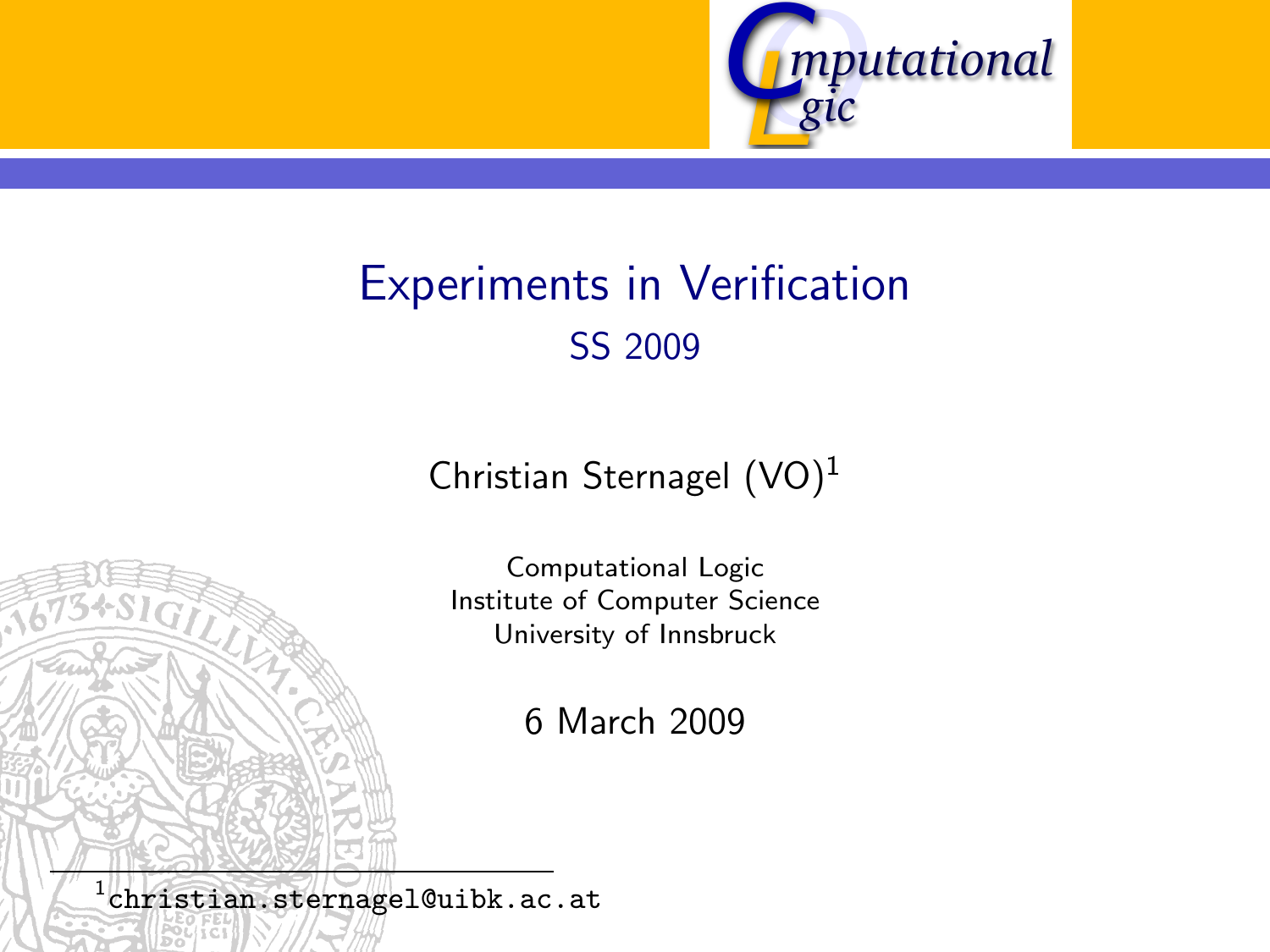## Lecture

## Facts

- $\triangleright$  Who? Christian Sternagel
- $\blacktriangleright$  Where? RR 20
- $\blacktriangleright$  LV-Nr. [703523](http://orawww.uibk.ac.at/public_prod/owa/lfuonline_lv.details?sem_id_in=09S&lvnr_id_in=703523)
- $\triangleright$  VO 1
- ▶ <http://cl-informatik.uibk.ac.at/teaching/ss09/eve/>
- $\triangleright$  office hours: Friday 15:00 17:00 in 3M09
- <span id="page-1-0"></span> $\blacktriangleright$  [grading:](http://cl-informatik.uibk.ac.at/teaching/ss09/eve/grading.php) project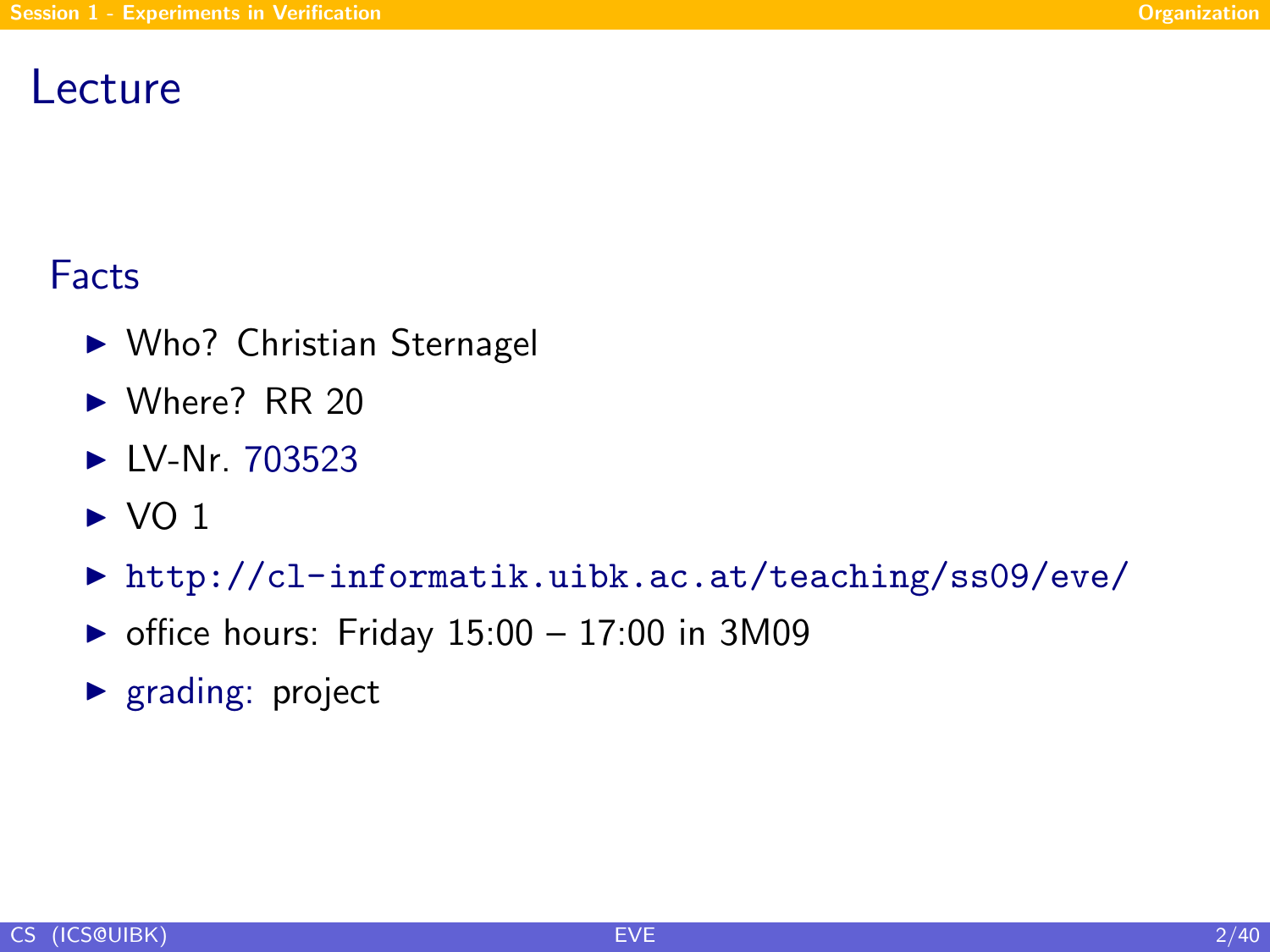## Schedule

### **Sessions**

The lecture is blocked to 4 sessions of 3 hours each. The sessions take place on

- 1. 06 March 2009
- 2. 13 March 2009
- 3. 20 March 2009
- 4. 27 March 2009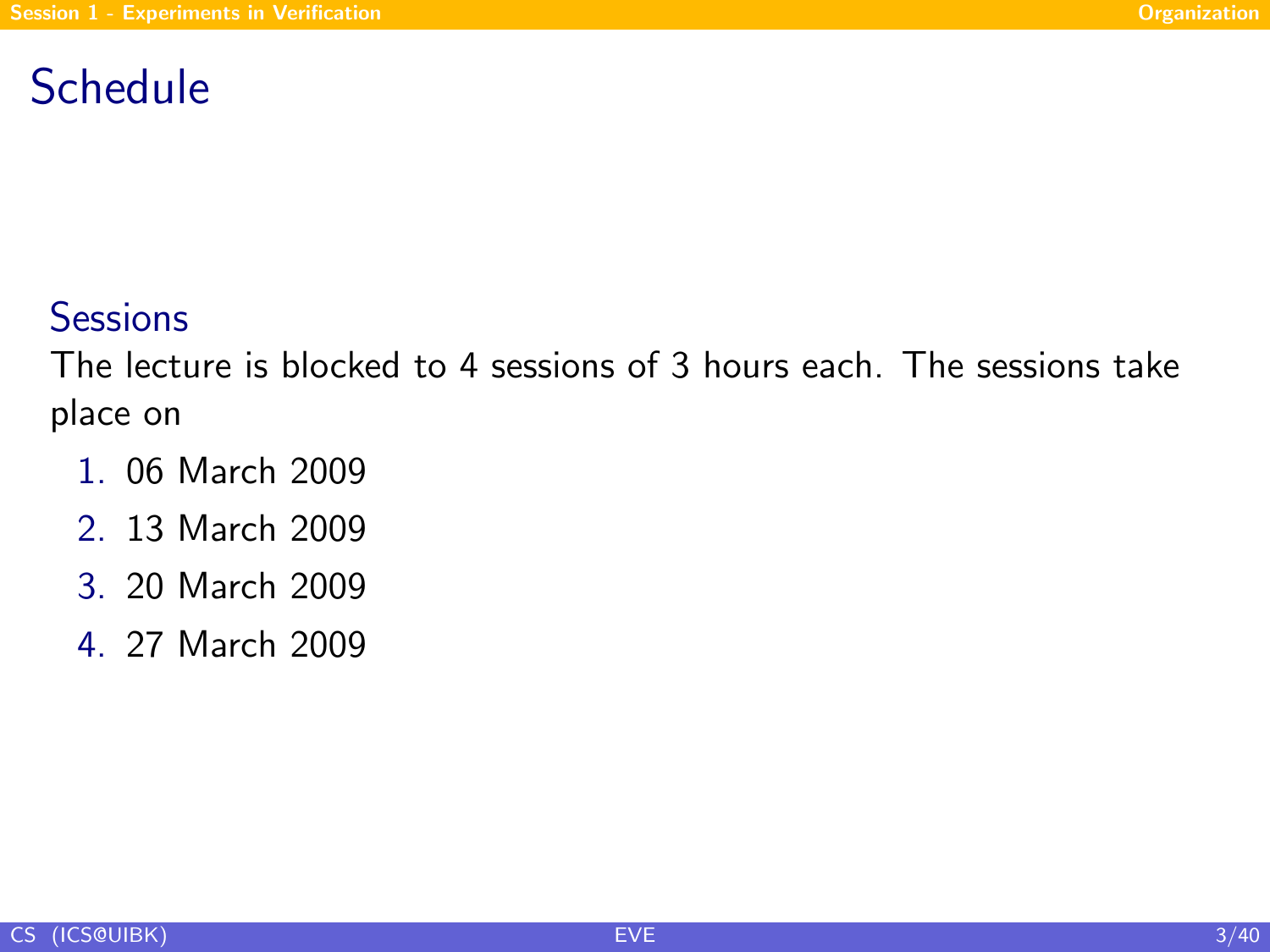## The Project

#### Procedure

- $\triangleright$  after last session (on March 27) projects will be distributed
- $\triangleright$  work alone or in small groups
- $\triangleright$  projects have to be finished before August 1
- $\triangleright$  on delivery you will have to answer questions about your project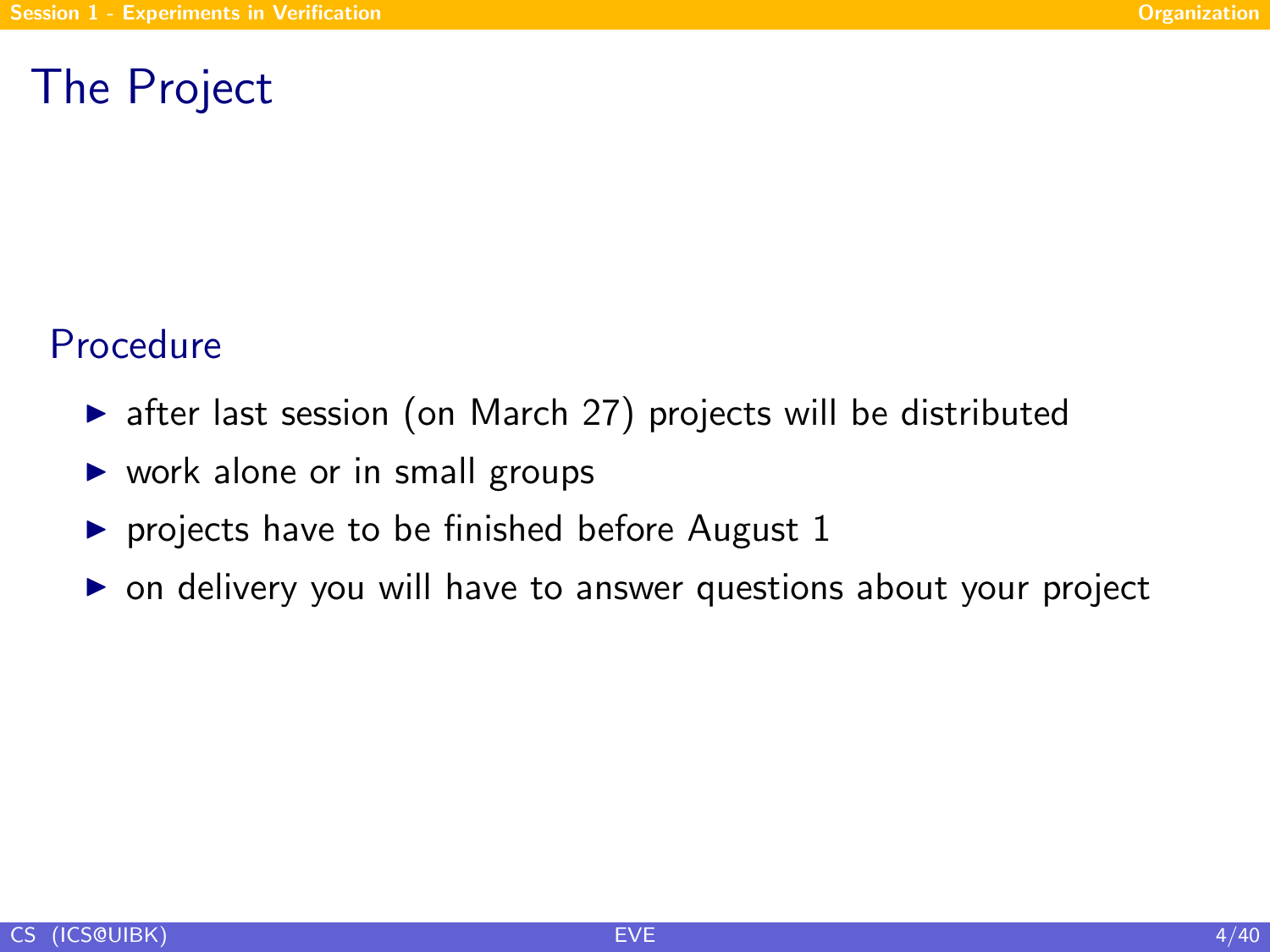## This Time

Session 1 formal verification, Isabelle/HOL basics, functional programming in HOL

Session 2 simplification, function definitions, induction, calculational reasoning Session 3

natural deduction, propositional logic, predicate logic

Session 4

sets, relations, inductively defined sets, advanced topics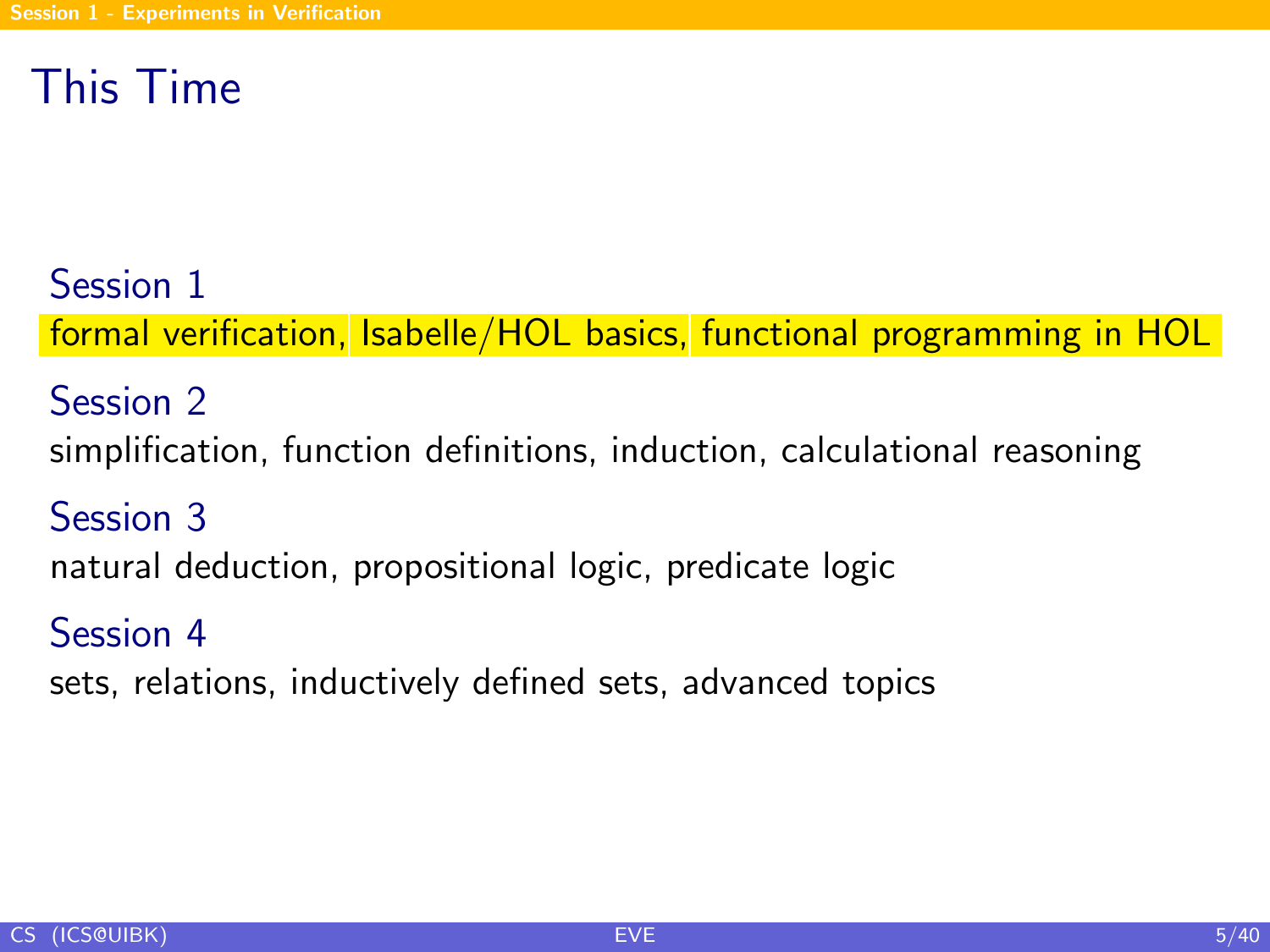## What is Verification?

#### Answers

- $\triangleright$  part of software testing process
- $\triangleright$  part of V&V (verification and validation) verification: built right (software meets specifications) validation: built right thing (software fulfills intended purpose)

#### Formal Verification

<span id="page-5-0"></span>Proving or disproving the correctness of intended algorithms with respect to a certain formal specification.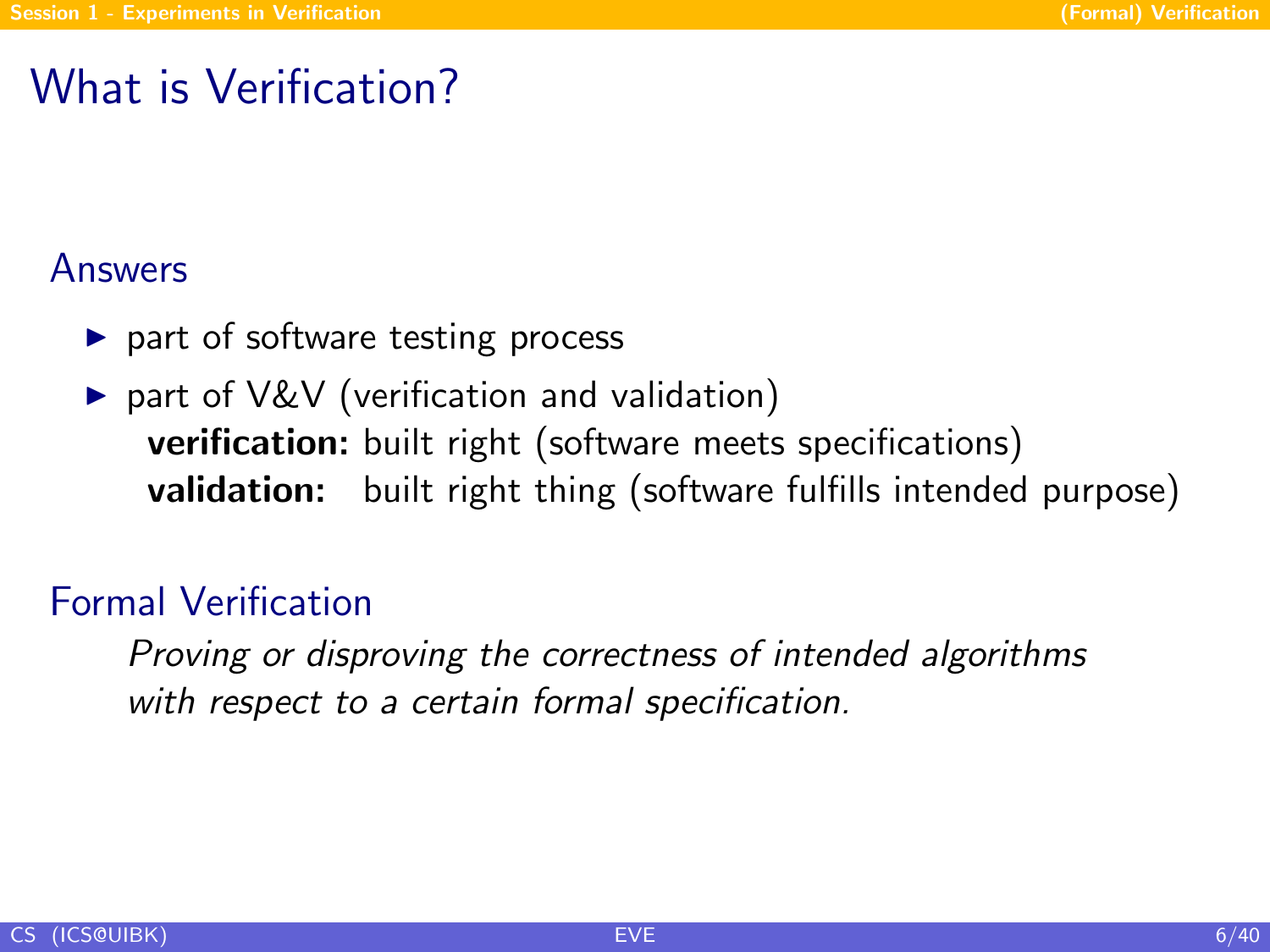## What Methods Do Exist?

## Model-Theoretic (Model Checking)

systematically exhaustive exploration of the mathematical model

Proof-Theoretic (Logical Inference) theorem proving software

We focus on *logical inference* using Isabelle/HOL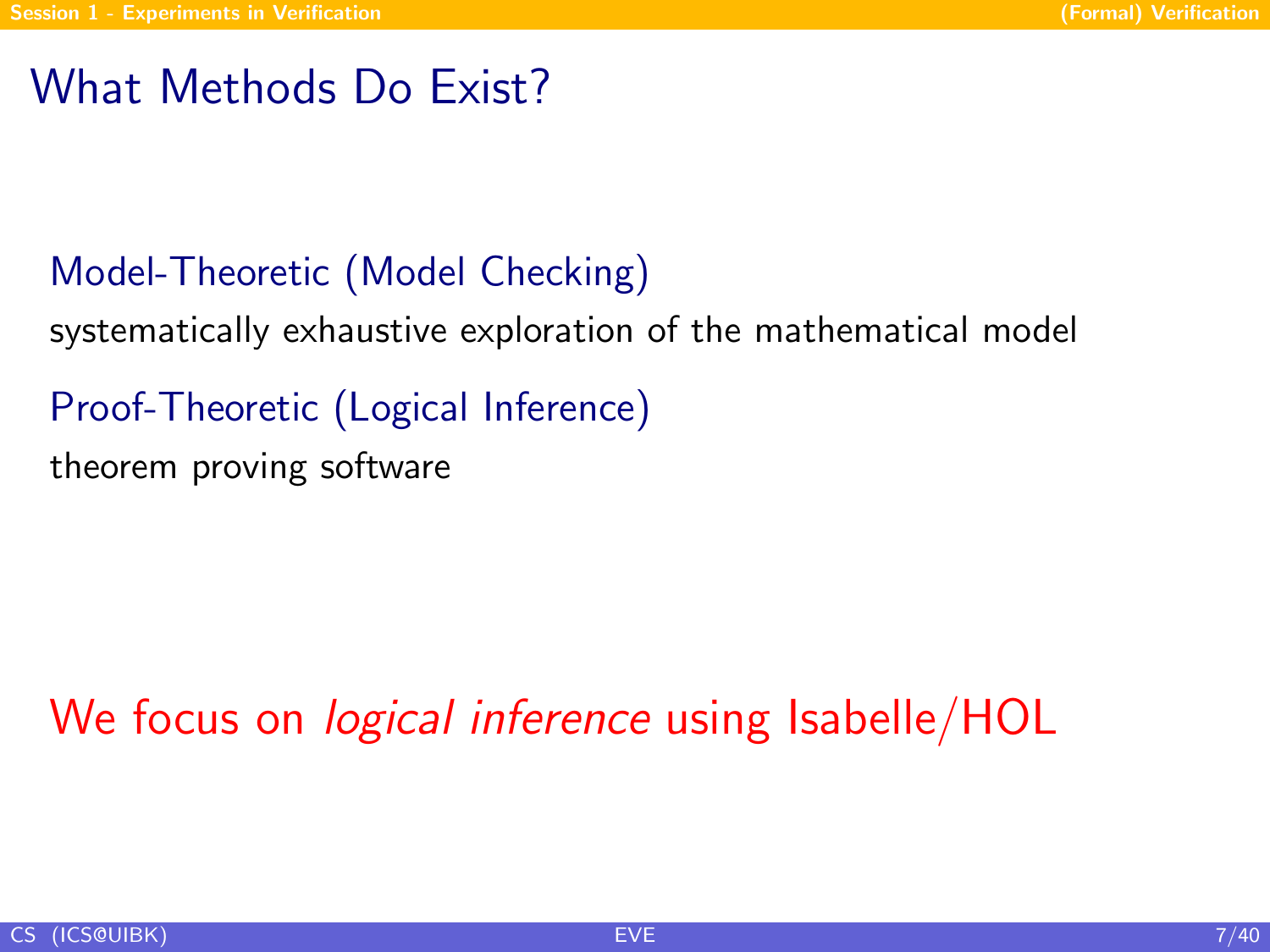### Example

#### Problem

given set of formulas  $\Phi = \{\neg A, B \longrightarrow A, B\}$ ; check whether it is valid

Truth Table (Model-Theoretic)

| $\mathcal{A}$  |                |                | $B \mid \neg A \quad B \longrightarrow A$ | Φ                 |
|----------------|----------------|----------------|-------------------------------------------|-------------------|
| $\overline{0}$ | 0 <sup>1</sup> | 1              |                                           | $\mathbf{\Omega}$ |
| $\overline{0}$ |                |                | O                                         | 0                 |
| $\overline{1}$ | $\bar{0}$      | $\overline{0}$ |                                           | ი                 |
| $\overline{1}$ |                | $\frac{1}{0}$  |                                           | O                 |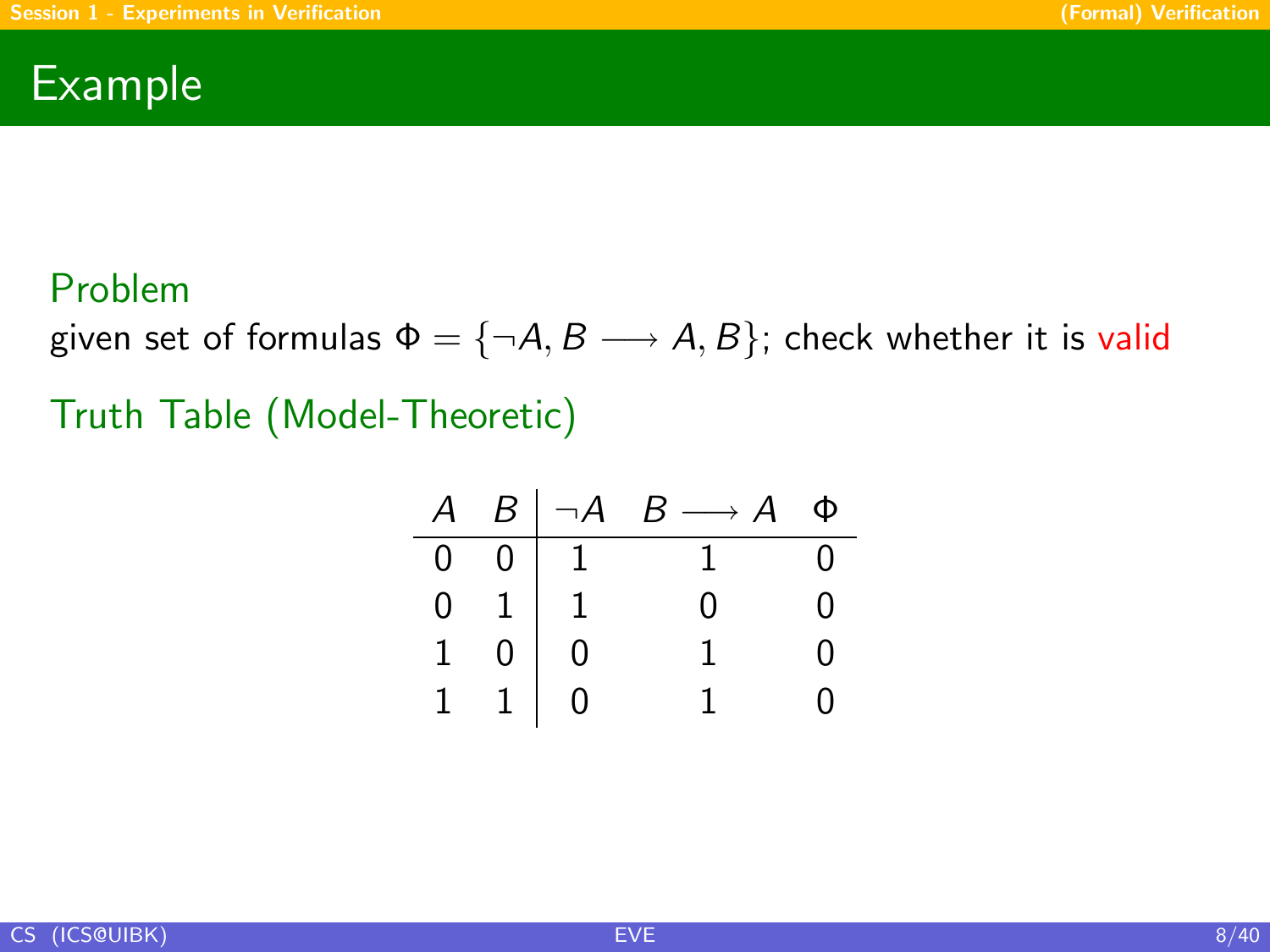### Example

#### Problem

given set of formulas  $\Phi = \{\neg A, B \longrightarrow A, B\}$ ; check whether it is valid

### Natural Deduction Proof (Proof-Theoretic)

| premise |
|---------|
|         |

- 2  $B \longrightarrow A$  premise
- 3 B premise
- 4  $\neg B$  MT 2, 1
- 5 ⊥ ¬e 3, 4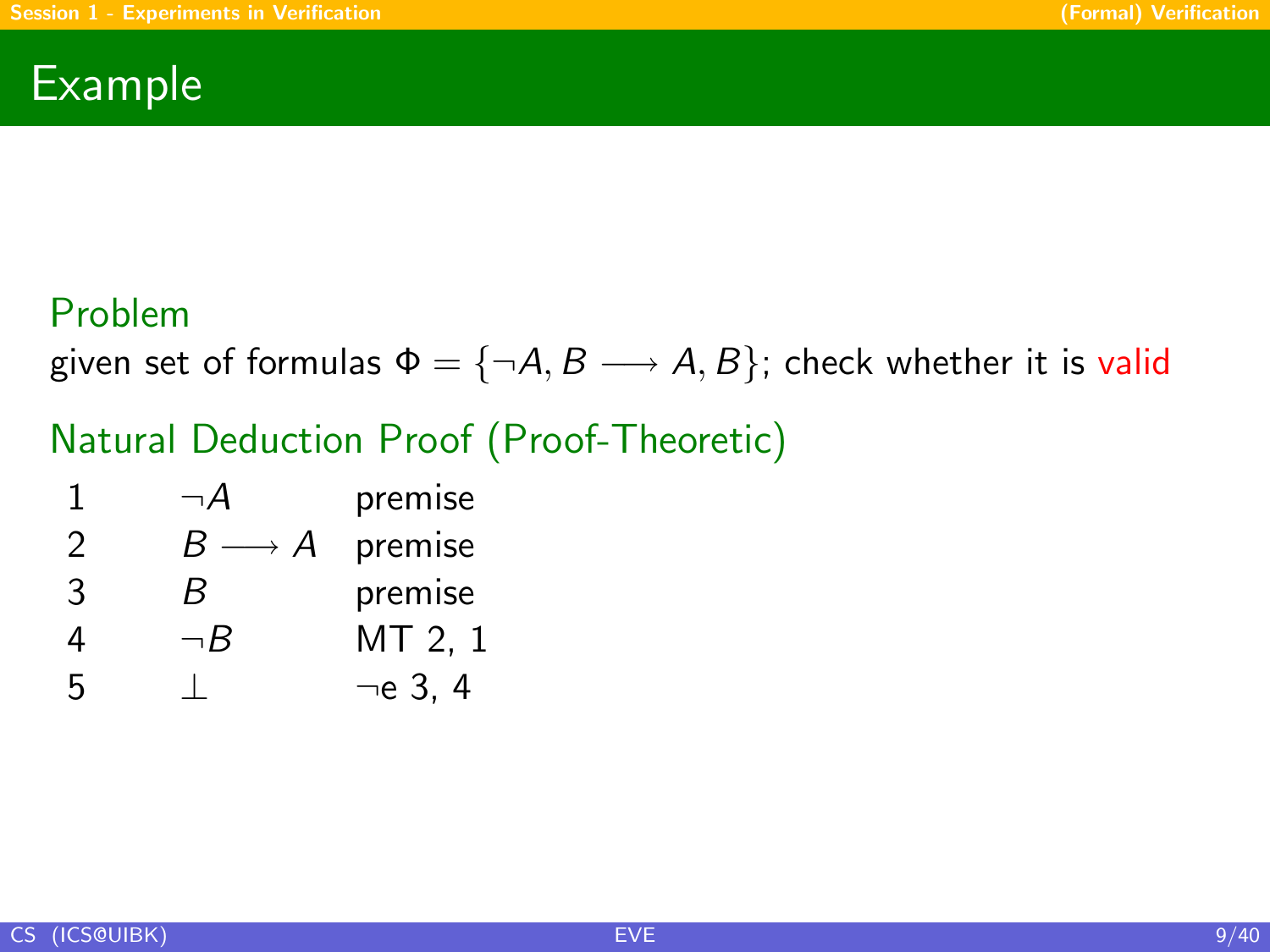## What Methods Do Exist?

## Model-Theoretic (Model Checking)

systematically exhaustive exploration of the mathematical model

Proof-Theoretic (Logical Inference) theorem proving software

We focus on *logical inference* using Isabelle/HOL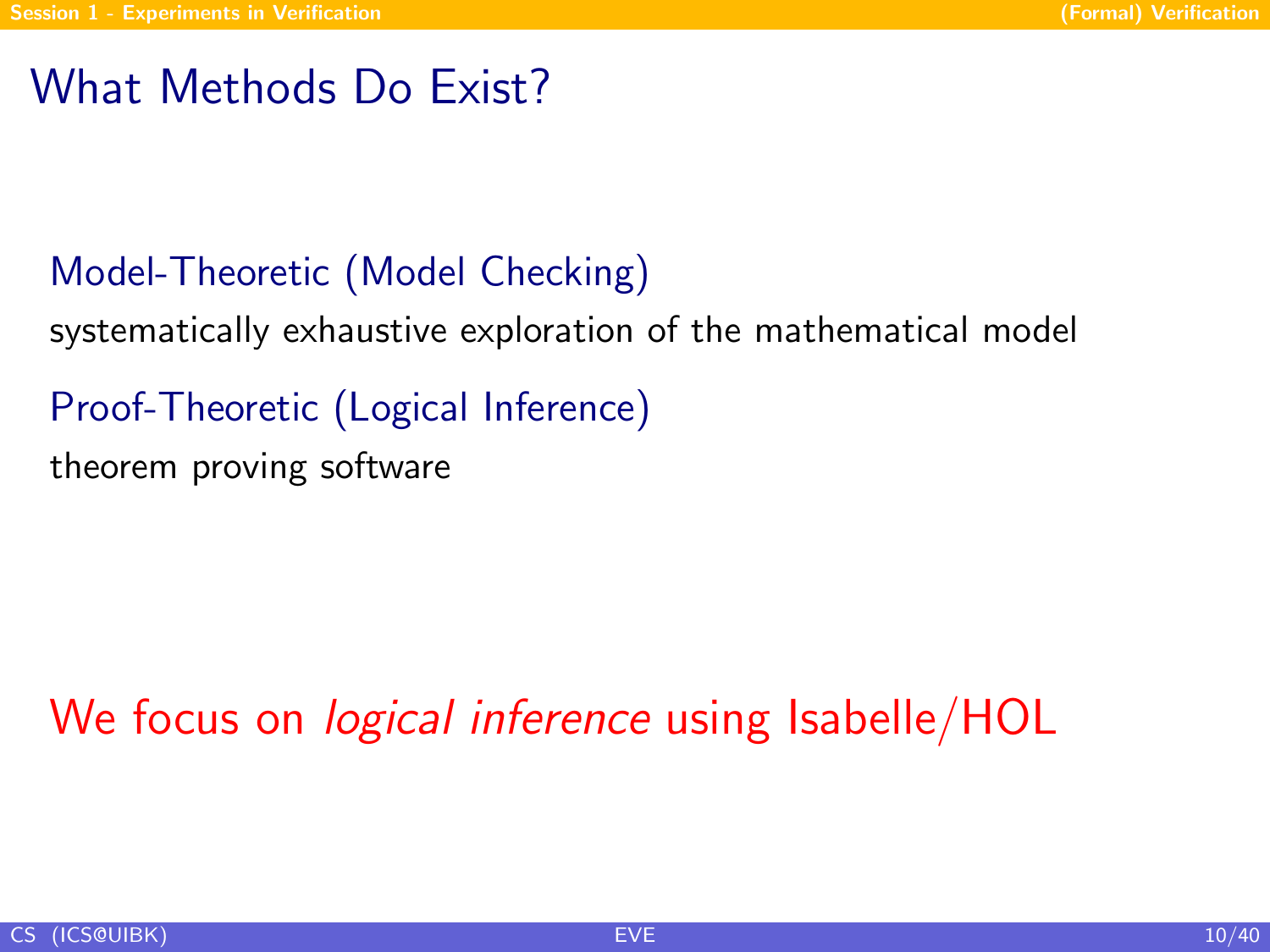## System Architecture

<span id="page-10-0"></span>

| <b>Proof General</b> | Emacs based interface   |
|----------------------|-------------------------|
| Isabelle/HOL         | Higher-Order Logic      |
| <b>Isabelle</b>      | generic theorem prover  |
| <b>Standard ML</b>   | implementation language |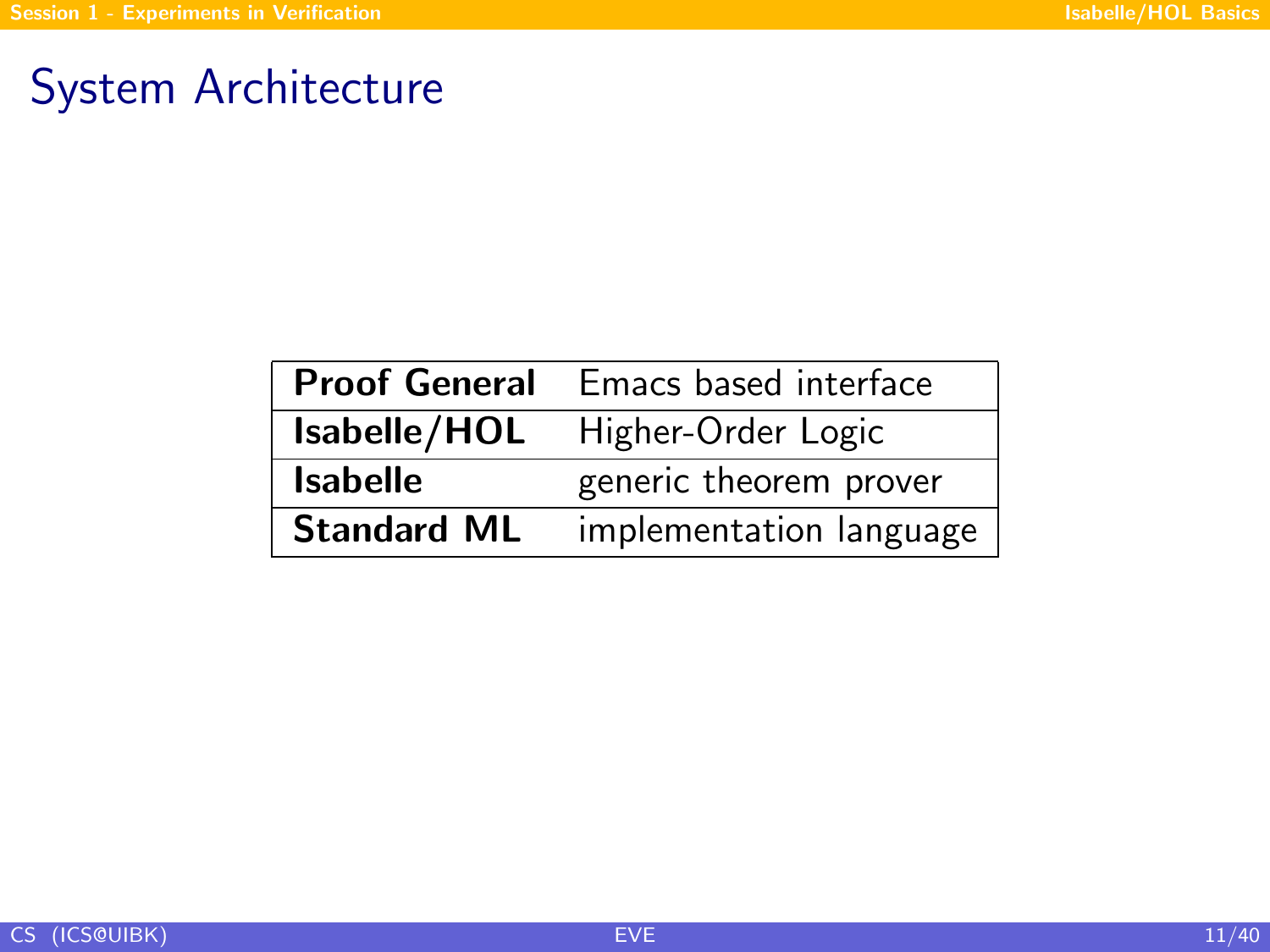## Higher-Order Logic

### HOL is

### Functional Programming  $+$  Logic

### HOL has

- $\blacktriangleright$  datatypes (datatype)
- $\triangleright$  recursive functions  $(fun)$
- $\triangleright$  logical operators  $(\wedge, \vee, \longrightarrow, \forall, \exists, ...)$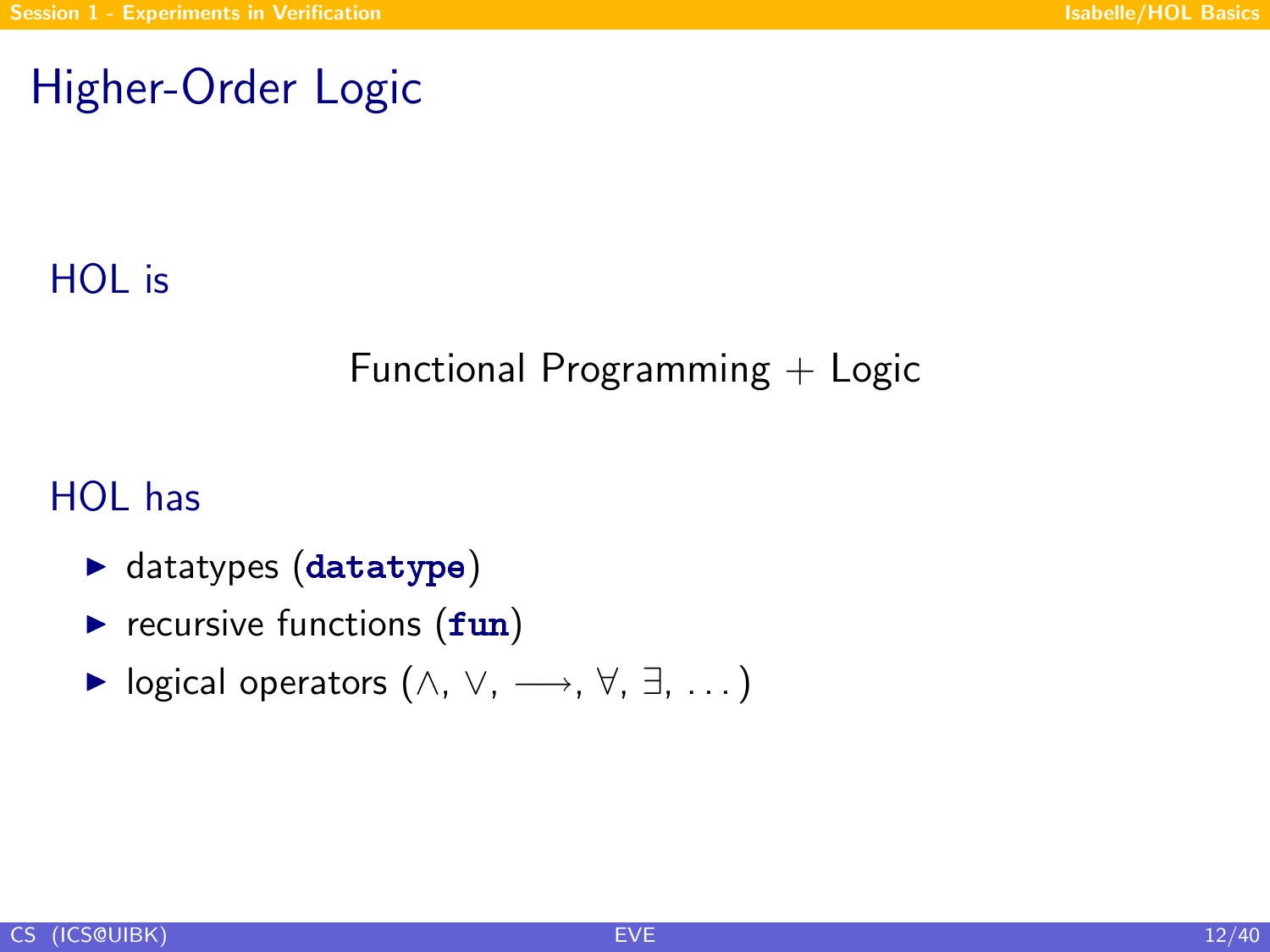## The Isabelle System

### **Setup**

- $\triangleright$  custom settings in file  $\tilde{\phantom{a}}$ /isabelle/etc/settings
- $\triangleright$  you will need at least: ISABELLE DOC FORMAT=pdf  $PDF$ \_VIEWER= $\langle program \rangle$

### Main Components

- $\triangleright$  isatool: mainly for documentation (i.e., isatool doc)
- $\triangleright$  Isabelle: interactive proof development in ProofGeneral (i.e., \$ Isabelle  $\langle File \rangle$ .thy)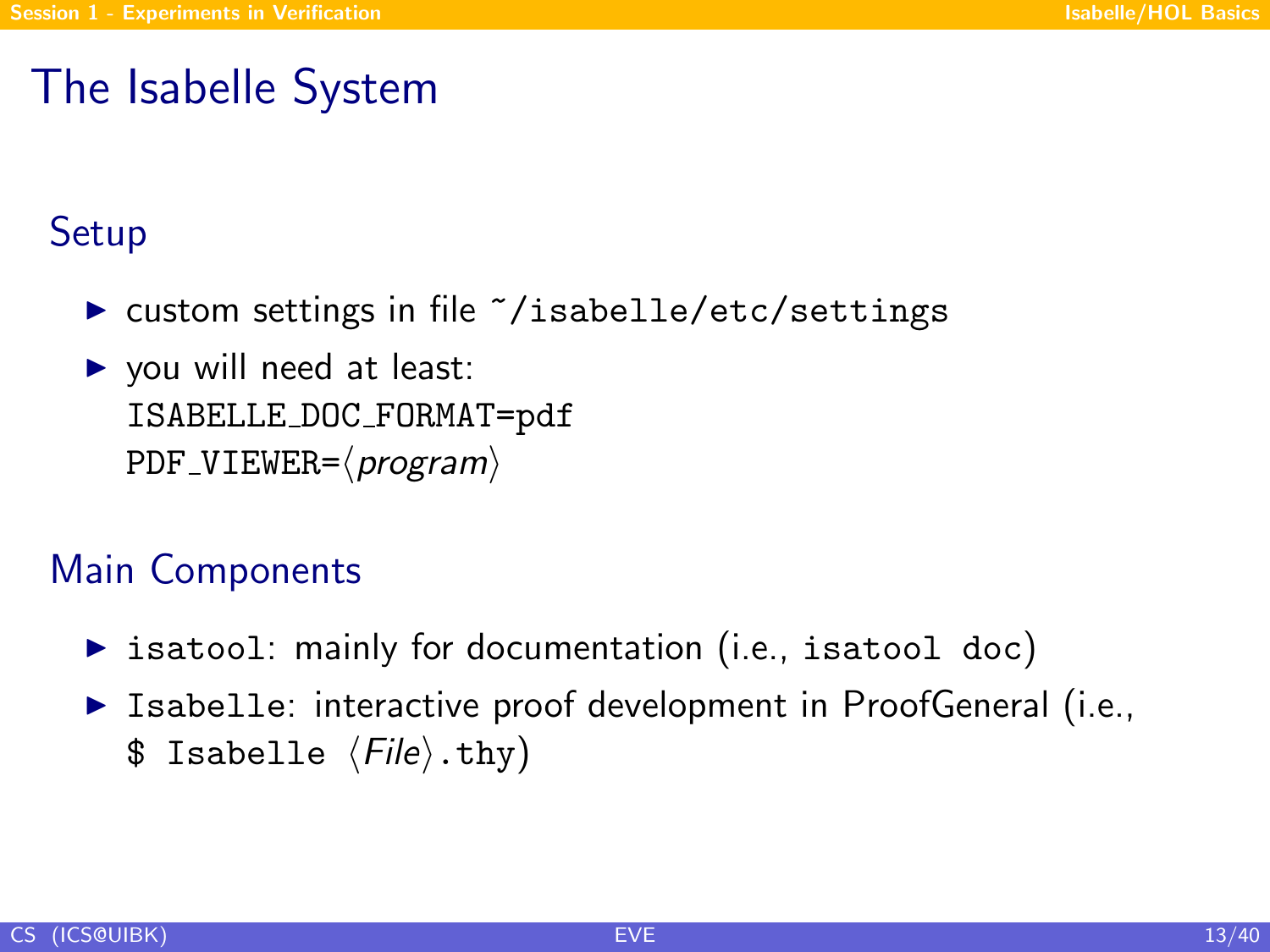## Proof General

#### Useful Shortcuts

Ctrl + C, Ctrl + Backspace undo and delete last step  $Ctrl + C, Ctrl + B$  go to bottom Ctrl + C, Ctrl + C interrupt process  $Ctrl + C, Ctr1 + F$  find (lemmas, theorems, definitions, ...)  $Ctrl + C, Ctr1 + N$  next step Ctrl + C, Ctrl + Return go to cursor position  $Ctrl + C, Ctrl + U$  undo last step Ctrl + C, Ctrl + V evaluate Isabelle command Ctrl + C, Ctrl + W clear output window Ctrl + G abort current emacs-command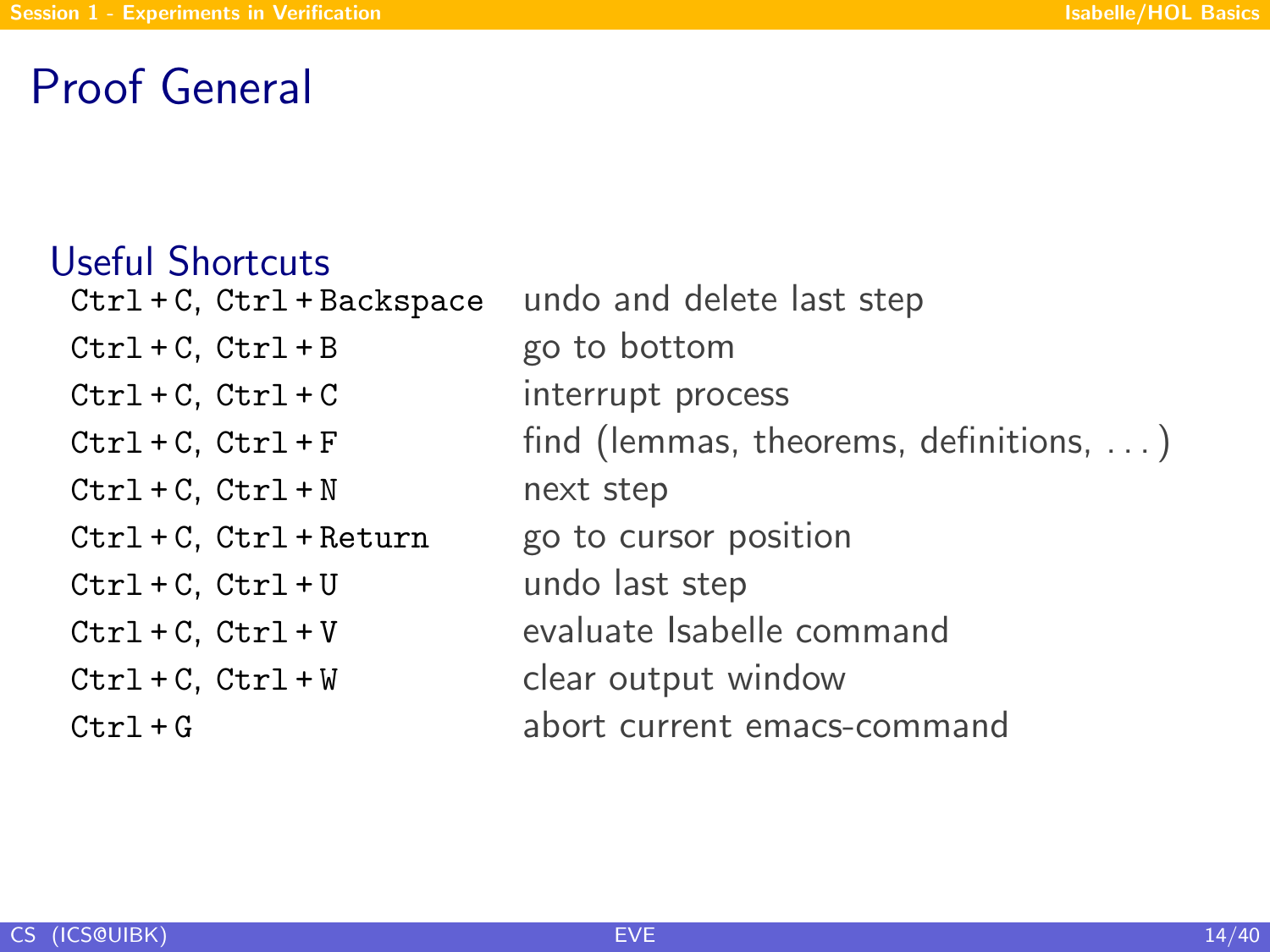# Theory Files (\*.thy)

General Structure theory Name imports  $T_1 \ldots T_n$  begin . . .

#### end

### **Explanation**

- $\triangleright$  content of file Name.thy
- $\triangleright$  creates a new theory called Name
- $\blacktriangleright$  depending on theories  $T_1$  to  $T_n$
- $\triangleright$  all proofs and definitions go between begin and end

### Example (Empty.thy)

theory Empty imports Main begin end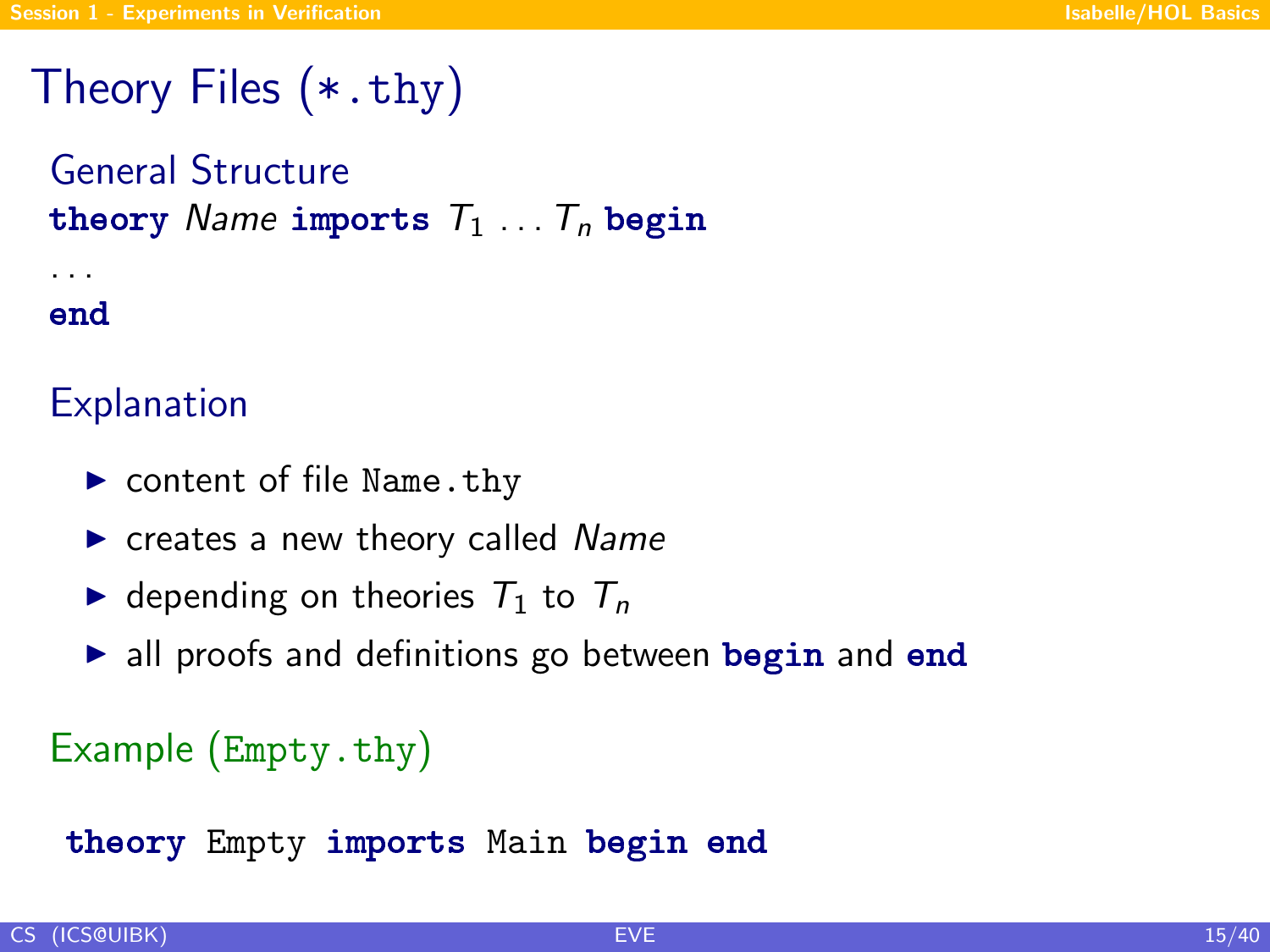### **Types**

### Definition

|  | $\tau \stackrel{\text{def}}{=} \text{bool} \mid \text{nat} \mid \dots$ base types |                    |
|--|-----------------------------------------------------------------------------------|--------------------|
|  | 'a   'b                                                                           | type variables     |
|  | $\left  \quad \tau \Rightarrow \tau \right $                                      | total functions    |
|  | $\tau * \tau$                                                                     | pairs              |
|  | $\begin{array}{cc} \sqrt{2} & \tau \end{array}$ list                              | lists              |
|  |                                                                                   | user-defined types |

Remark (Function Type is Right-Associative)  $\tau_1$  =>  $\tau_2$  =>  $\tau_3$   $\equiv$   $\tau_1$  =>  $(\tau_2$  =>  $\tau_3)$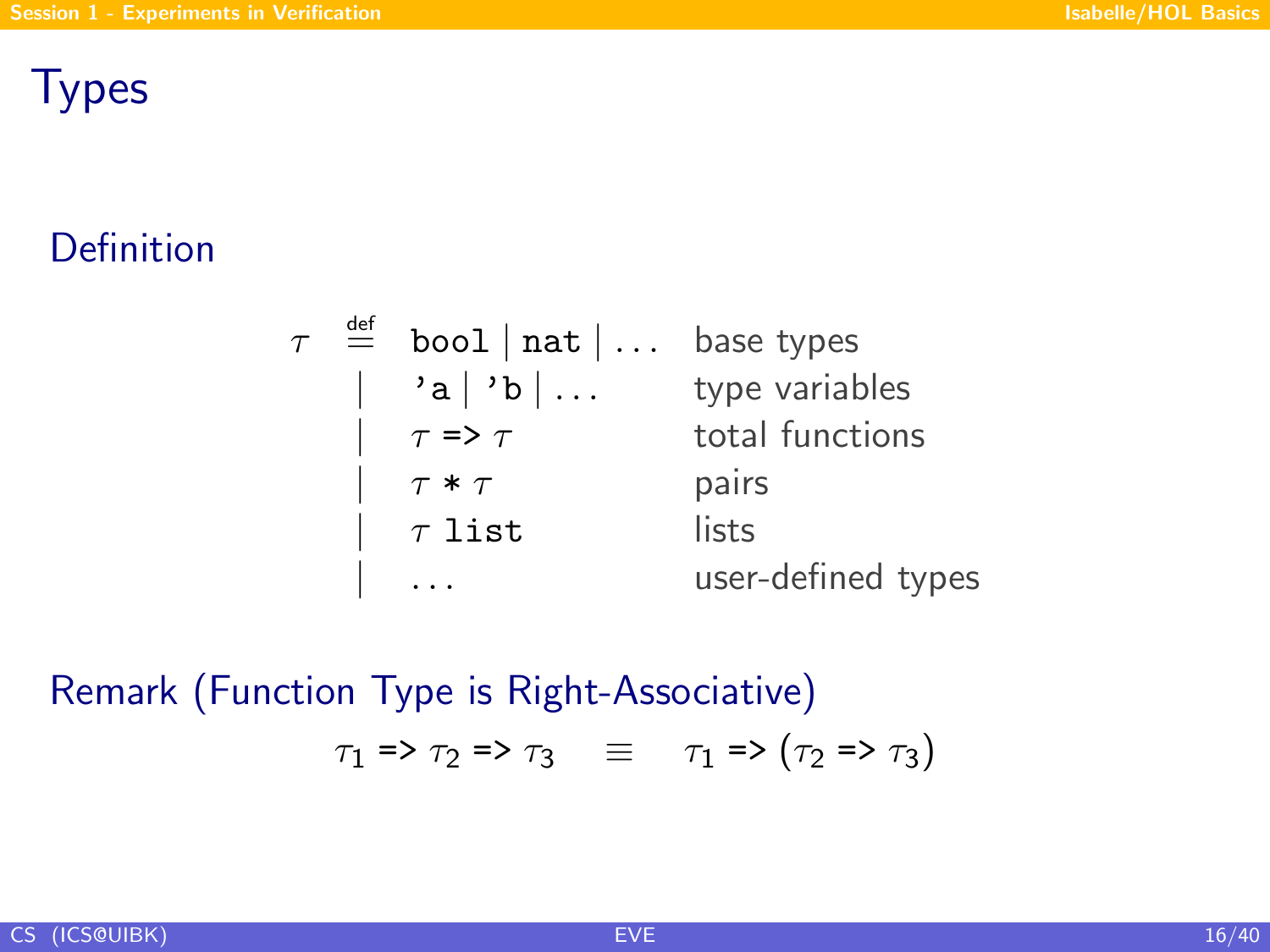## Types – Examples

| nat                              | a natural number, e.g., 0            |
|----------------------------------|--------------------------------------|
| nat => bool                      | a predicate on nats, e.g., even      |
| nat => nat => nat                | a binary function on nats, e.g., $+$ |
| $a * b \Rightarrow a$            | a polymorphic function on pairs,     |
|                                  | e.g., fst                            |
| ('a => 'b) => 'a list => 'b list | a higher-order function on lists,    |
|                                  | e.g., map                            |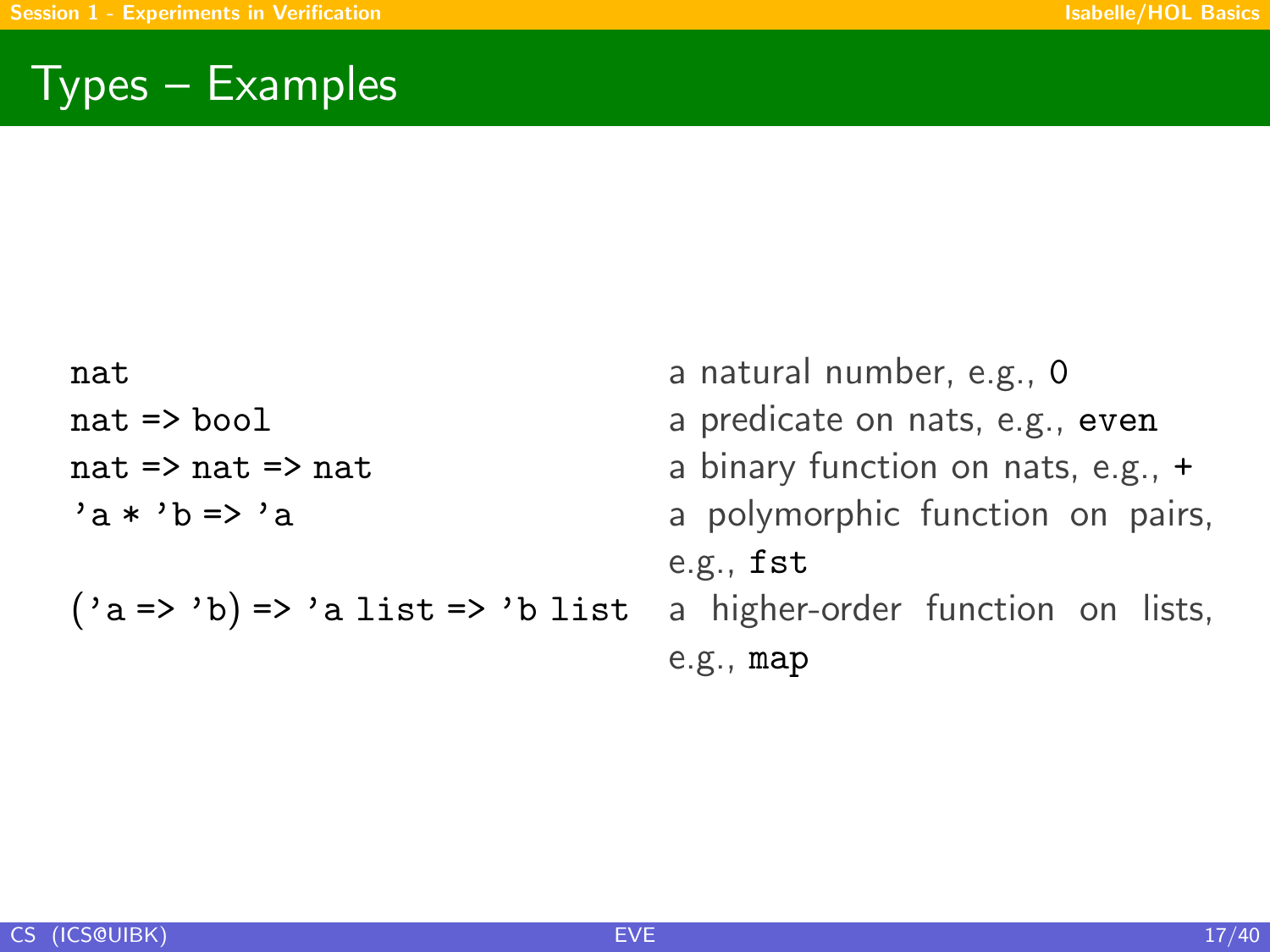## Terms

## Definition

| $t \stackrel{\text{def}}{=} x$ |                                                                           | constant or variable (identifier) |
|--------------------------------|---------------------------------------------------------------------------|-----------------------------------|
|                                | t t                                                                       | function application              |
|                                | $\int_{0}^{\infty} X \cdot t$                                             | lambda abstraction                |
|                                | if $t$ then $t$ else $t$                                                  | if-clauses                        |
|                                | let $x = t$ in t                                                          | let-bindings                      |
|                                | case t of $p \Rightarrow t \mid  \mid p \Rightarrow t$ case – expressions |                                   |
|                                |                                                                           | lots of syntactic sugar           |

where  $p$  is a pattern

#### Remark

often necessary to put parentheses around lambda abstractions, if-clauses, let-bindings, and case-expressions; in order to get priorities right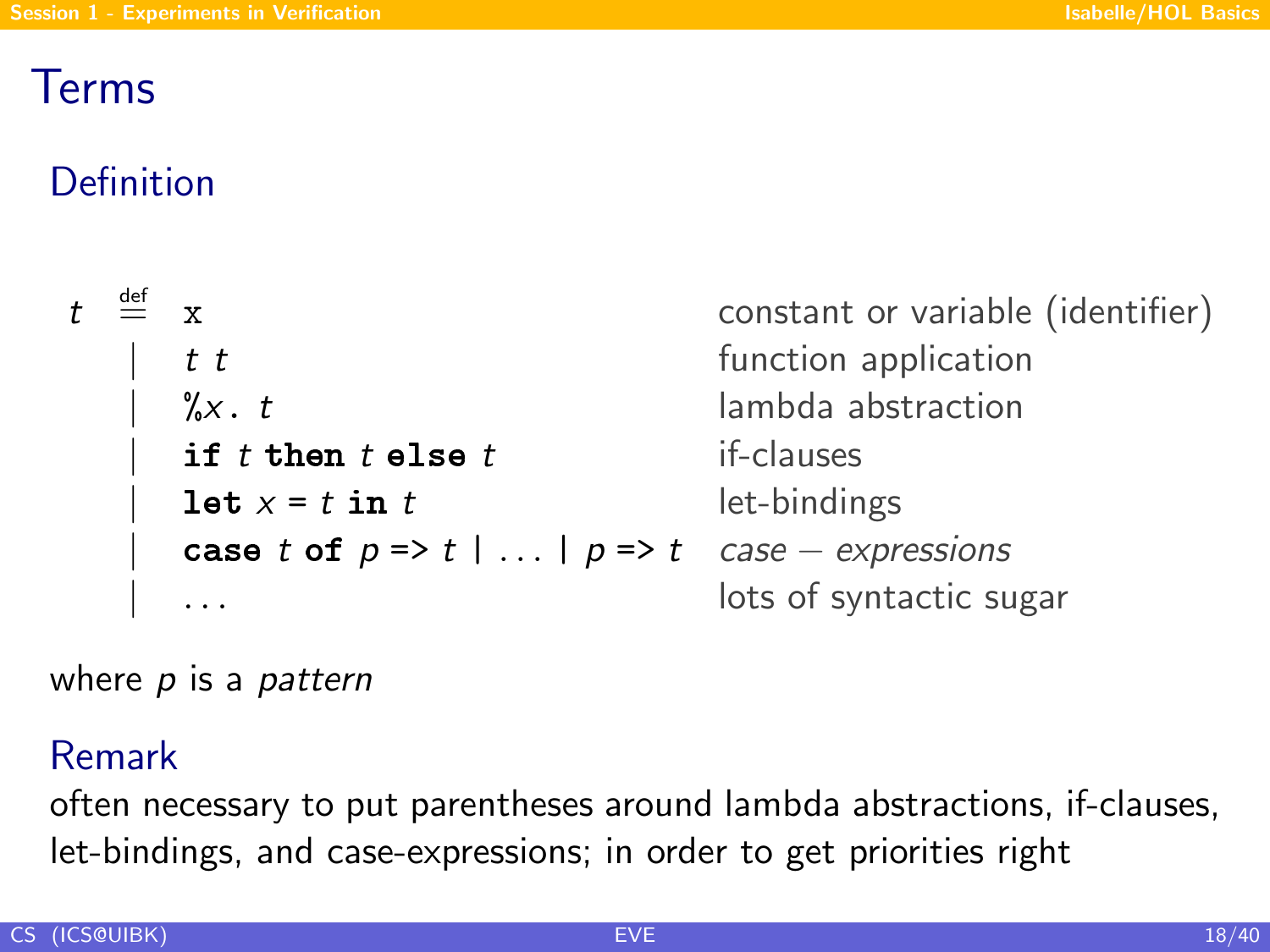### Terms – Examples

f x function f applied to value x **let**  $s = (\frac{0}{0}x, x+1)$  in s 0 application of successor to 0 (%p. case p of  $(x,y) \Rightarrow x$ ) possible implementation of fst

 $(\frac{9}{6}x \cdot x + 1)$  the anonymous successor function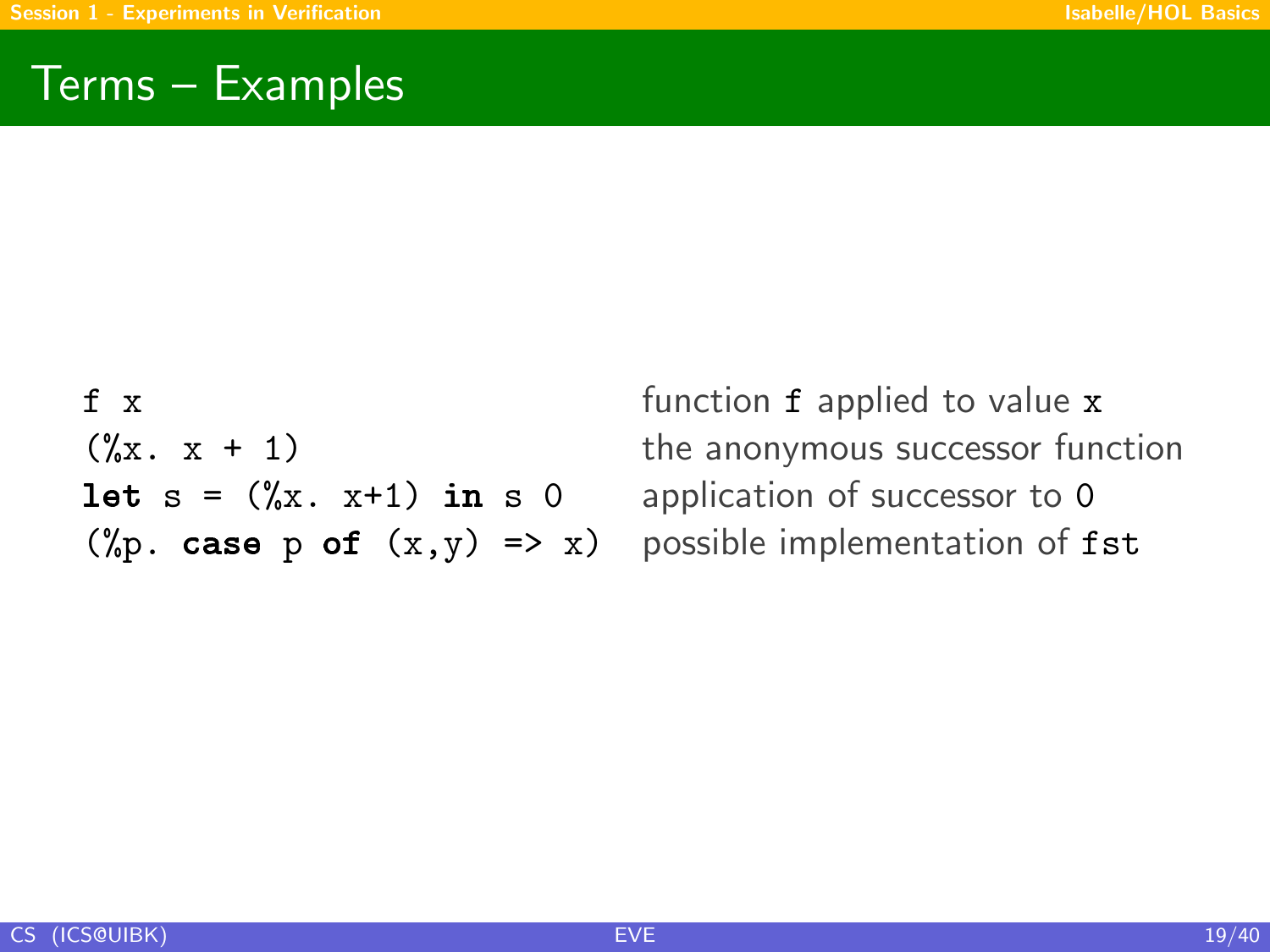## Formulas (Terms of Type bool)

### Definition

$$
\varphi \stackrel{\text{def}}{=} \text{True} | \text{False} \qquad \text{B}
$$
\n
$$
| \quad \tilde{\varphi} \quad \text{ne}
$$
\n
$$
| \quad \varphi = \varphi \quad \text{etc}
$$
\n
$$
| \quad \varphi \& \varphi | \varphi | \varphi | \varphi \text{--} \varphi \quad \text{bi}
$$
\n
$$
| \quad \text{ALL } x. \varphi | \text{ EX } x. \varphi \quad \text{quark}
$$

oolean constants egation quality nary operators uantifiers

#### Operator Priorities

 $=$   $>$   $\sim$   $\ge$   $\&$   $>$  |  $>$  -->  $>$  ALL, EX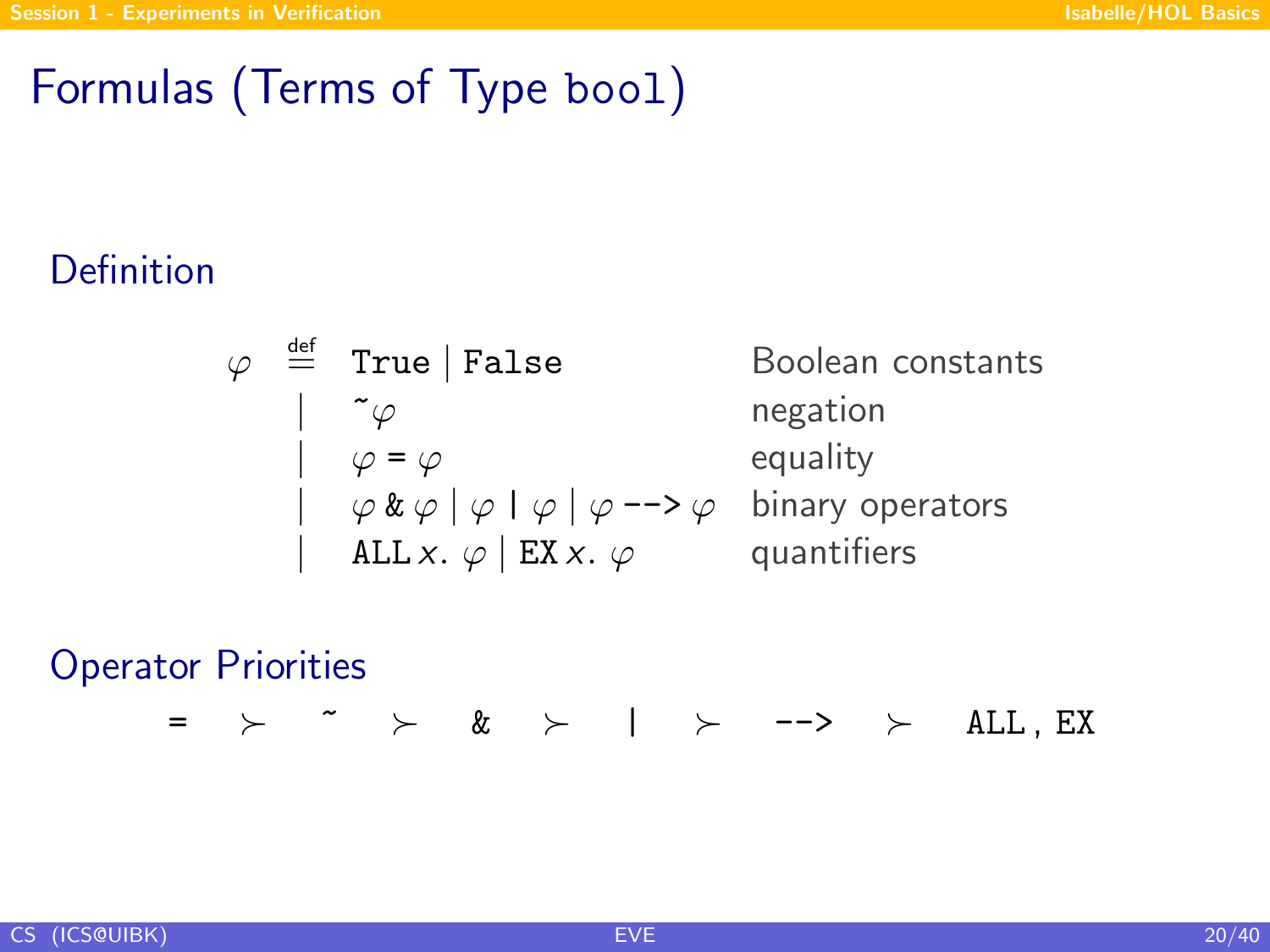### Formulas – Examples

~A | A law of excluded middle False --> P anything follows from False  $a = b$  &  $b = c \rightarrow a = c$  transitivity of equality (ALL x. P x) = ( $(CEX \times C(P \times))$ ) variant of De Morgan's Law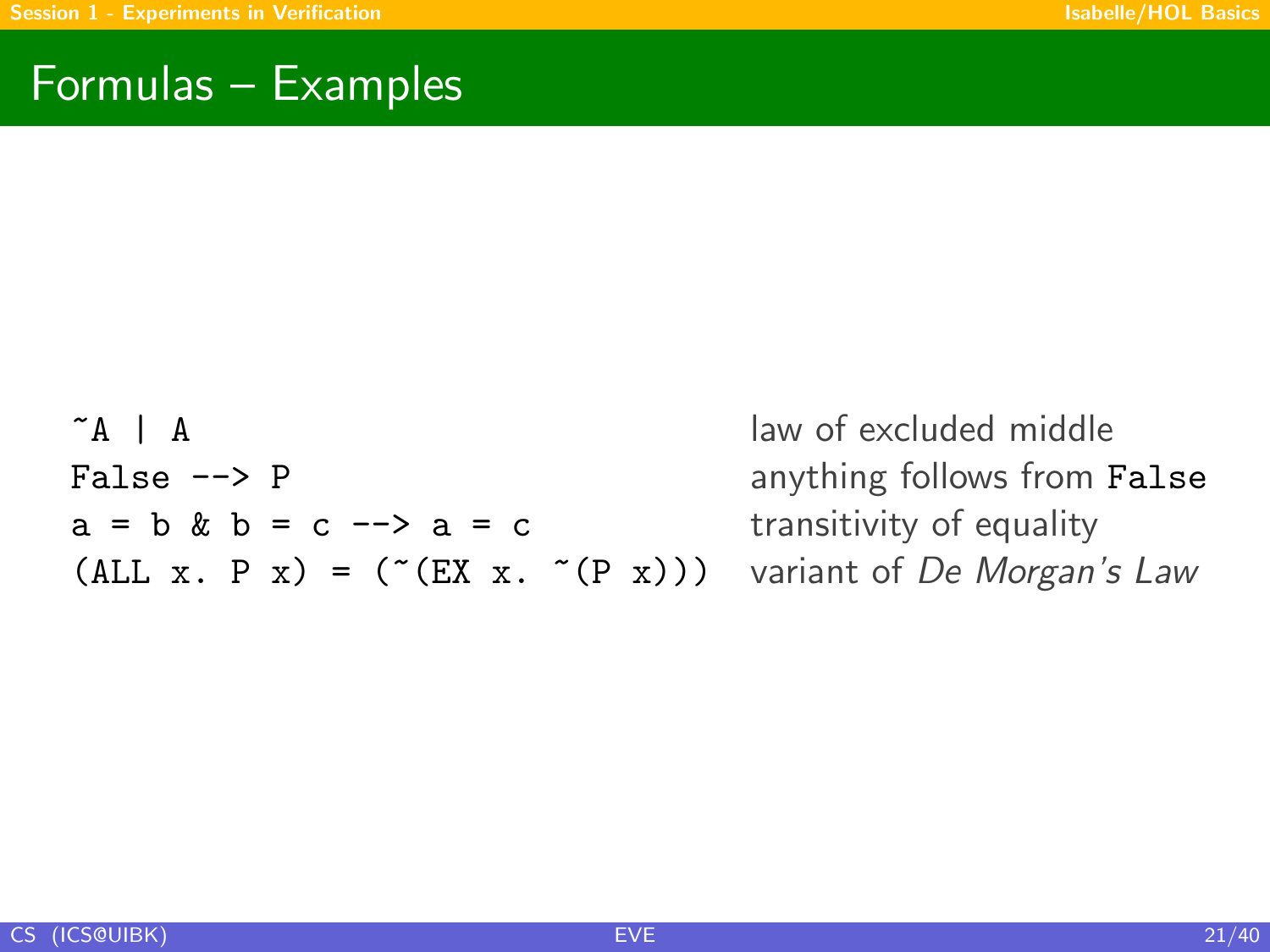### Remarks

## Type Constraints

- $\blacktriangleright$  (t ::  $\tau$ ) states that term t is of type  $\tau$
- in presence of overloaded constants and functions (like 0 and  $+$ ), sometimes necessary to add constraints

### 3 Kinds of Variables

- $\triangleright$  free variables (blue in ProofGeneral)
- $\triangleright$  bound variables (green in ProofGeneral)
- $\triangleright$  schematic variables (dark blue in ProofGeneral; have leading ?); can be replaced by arbitrary values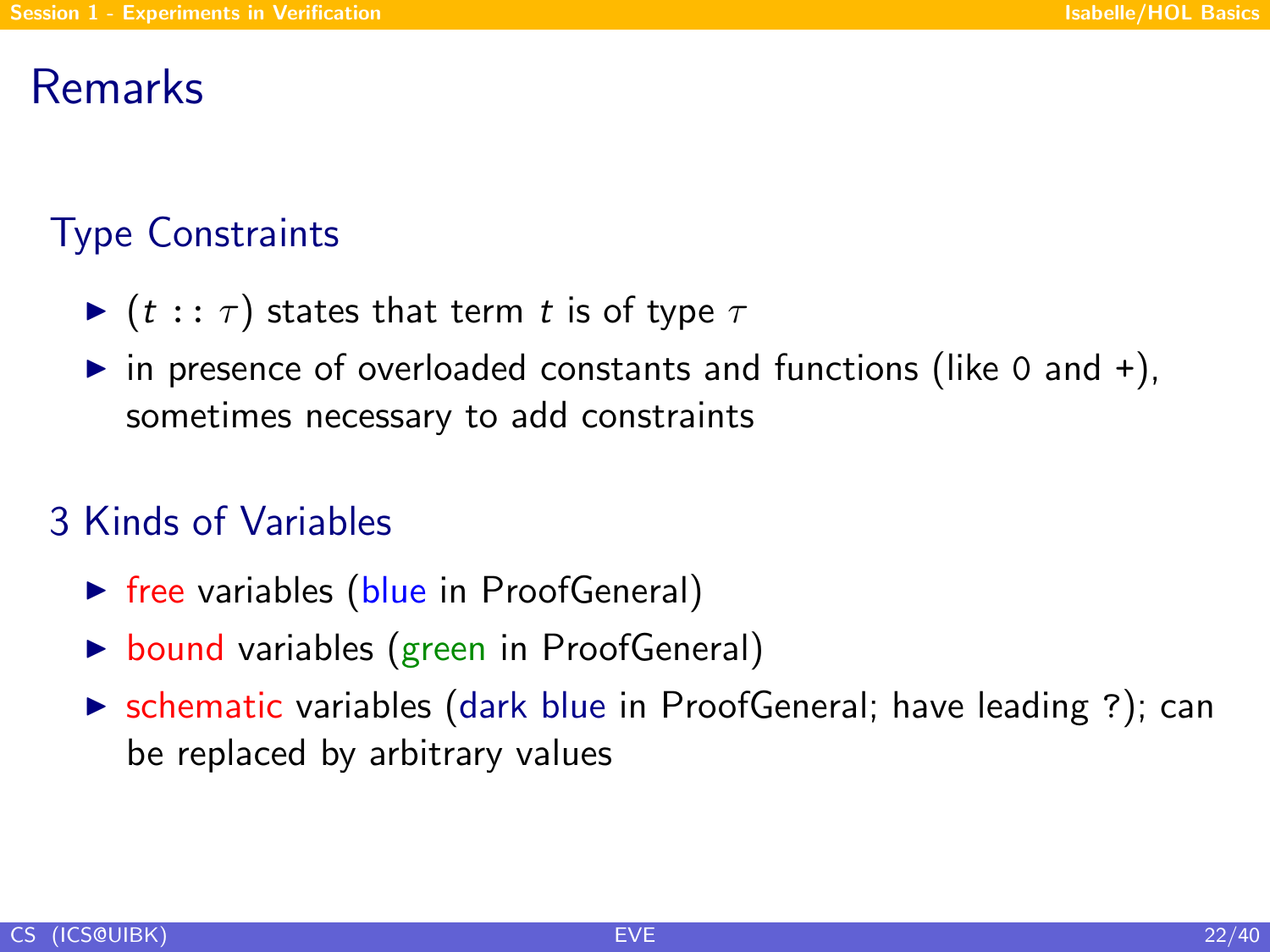### **Examples**

### Type Constraints

- $\triangleright$  (x::nat) + y, since + has type 'a => 'a => 'a
- $\triangleright$  (0::nat) + y, since 0 has type 'a
- $\triangleright$  Suc 0, no constraint necessary since Suc has type nat  $\Rightarrow$  nat

#### 3 Kinds of Variables

- in 'x + y', x and y are free
- in 'ALL x,  $P$  x', x is bound and P is free
- in  $('~~?P) = ?P'$ , P is schematic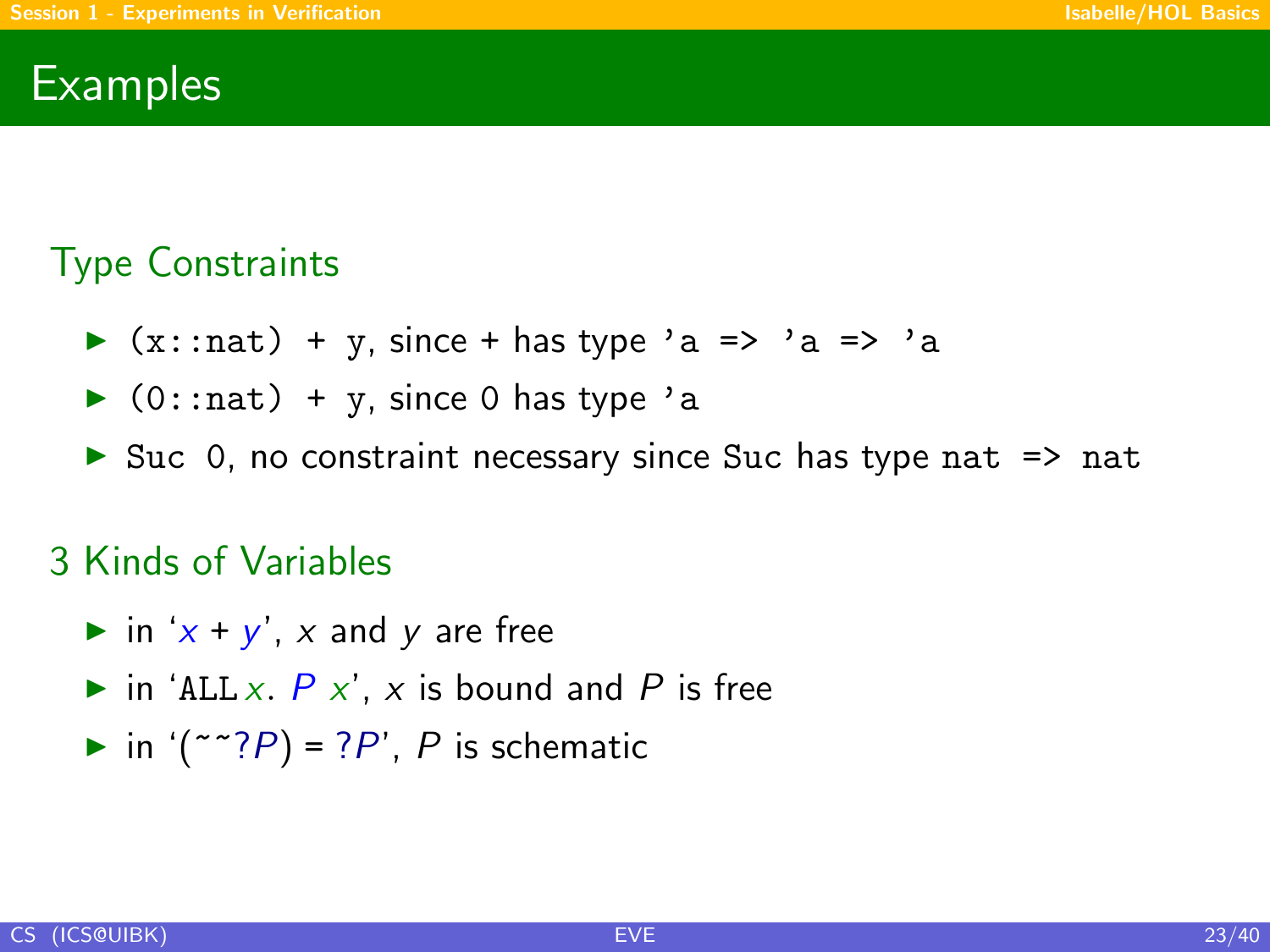### An Introductory Theory – Session1.thy

#### Opening

theory Session1 imports Datatype begin

A Datatype for Lists

 $datatype$  'a list = "Nil" | "Cons" "'a" "'a list"

Remark (Inner and Outer Syntax)

- $\triangleright$  terms and types are inner syntax
- <span id="page-23-0"></span> $\triangleright$  inner syntax has to be put between double quotes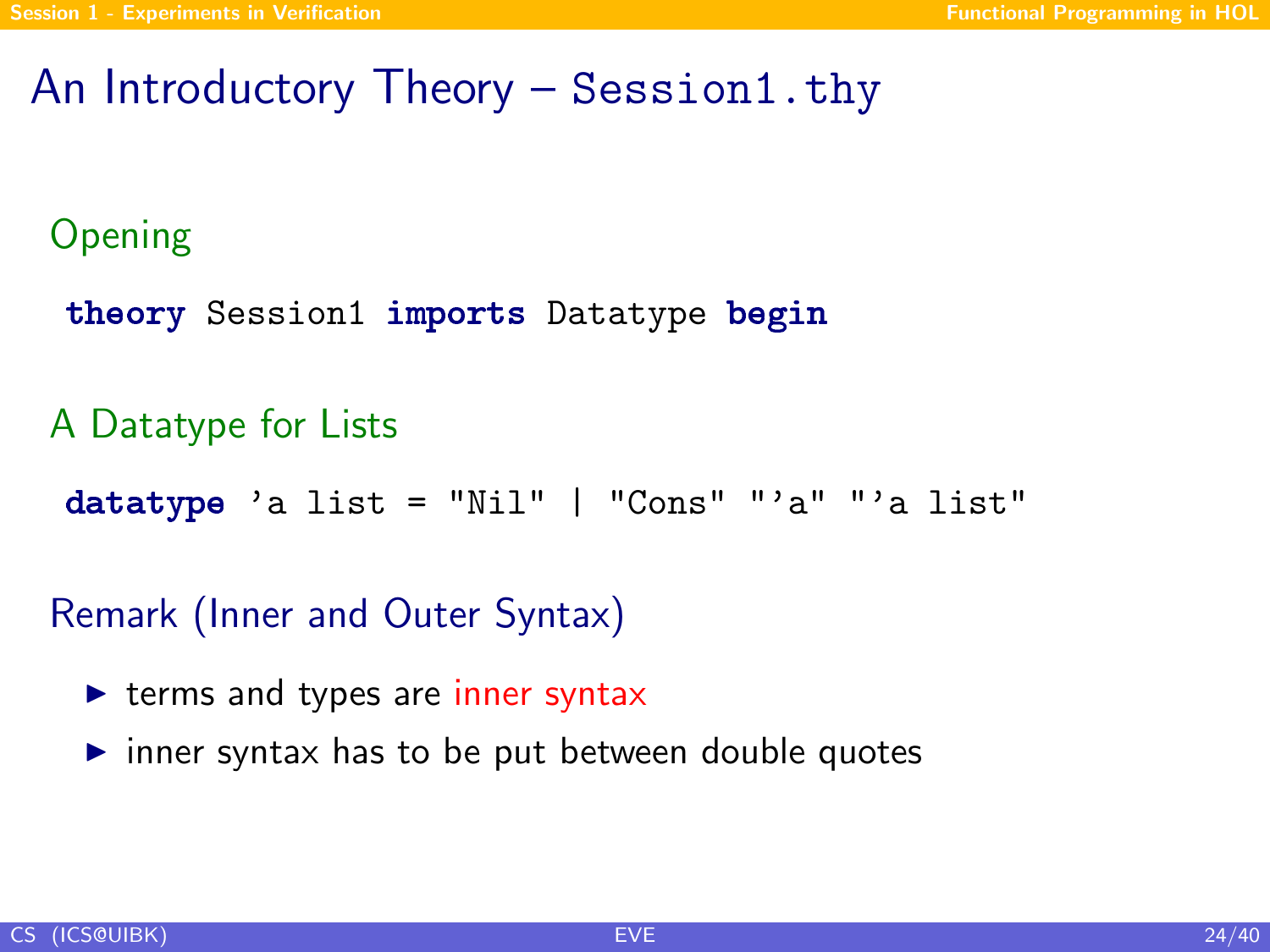

### **Lists**

Nil corresponds to [] :: 'a list Cons (0::nat) Nil corresponds to [0] :: nat list Cons 0 (Cons 1 Nil) corresponds to  $[0,1]$  :: 'a list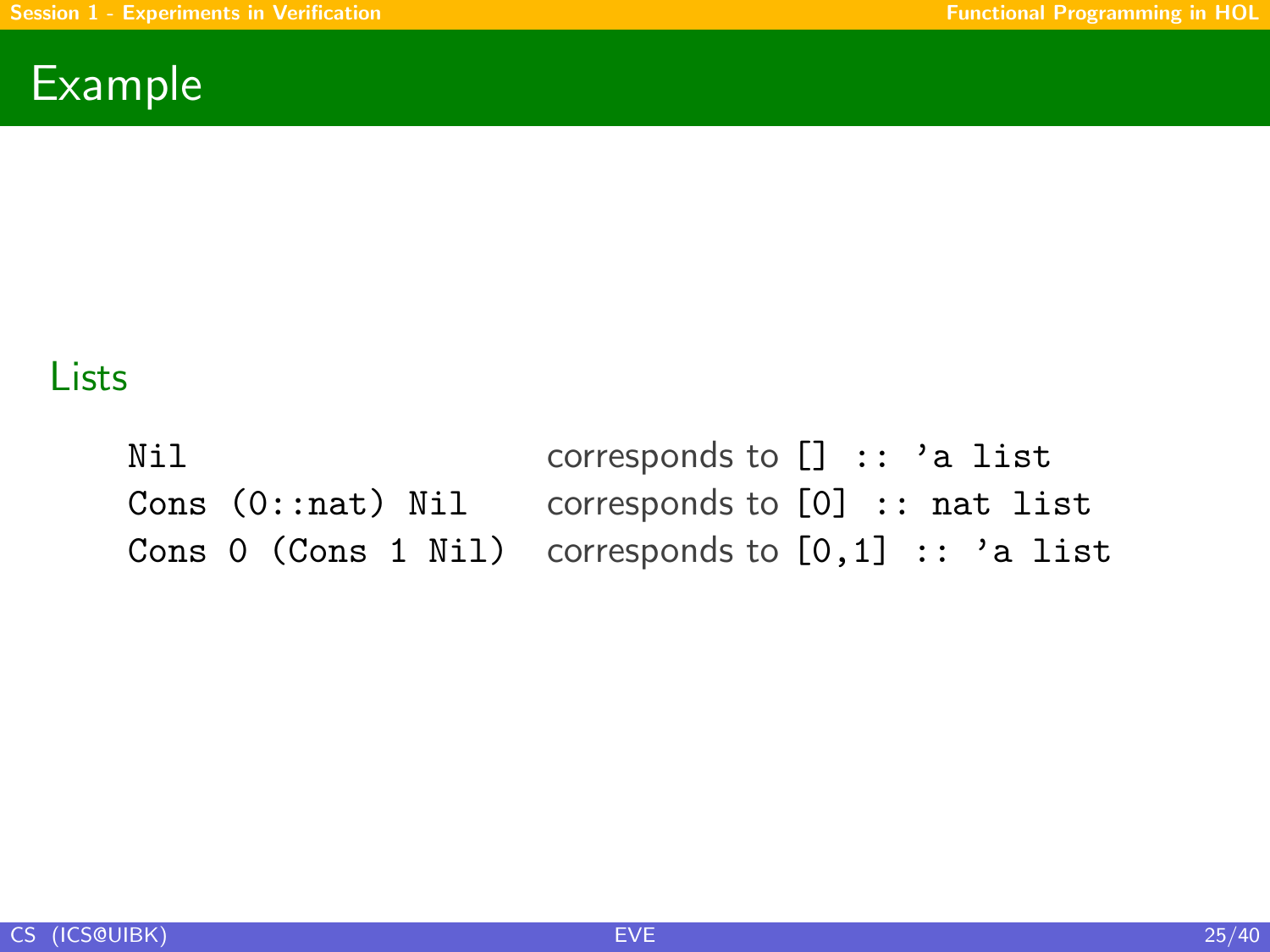### **Datatypes**

### The General Format

$$
\mathtt{datatype}\ (\alpha_1,\ldots,\alpha_n)t=C_1\ \tau_{11}\ \ldots\ \tau_{1k_1}\ |\ldots\ |\ C_m\ \tau_{m1}\ \ldots\ \tau_{mk_m}
$$

- $\blacktriangleright$   $\alpha_i$  parameters
- $\blacktriangleright$  C<sub>i</sub> constructor names

#### Every Datatype Has . . .

- $\triangleright$  many lemmas proved automatically (e.g., ~( $[] = x#xs$ ) for lists)
- $\triangleright$  a size function size :: t => nat
- $\blacktriangleright$  an induction scheme
- $\blacktriangleright$  a case distinction scheme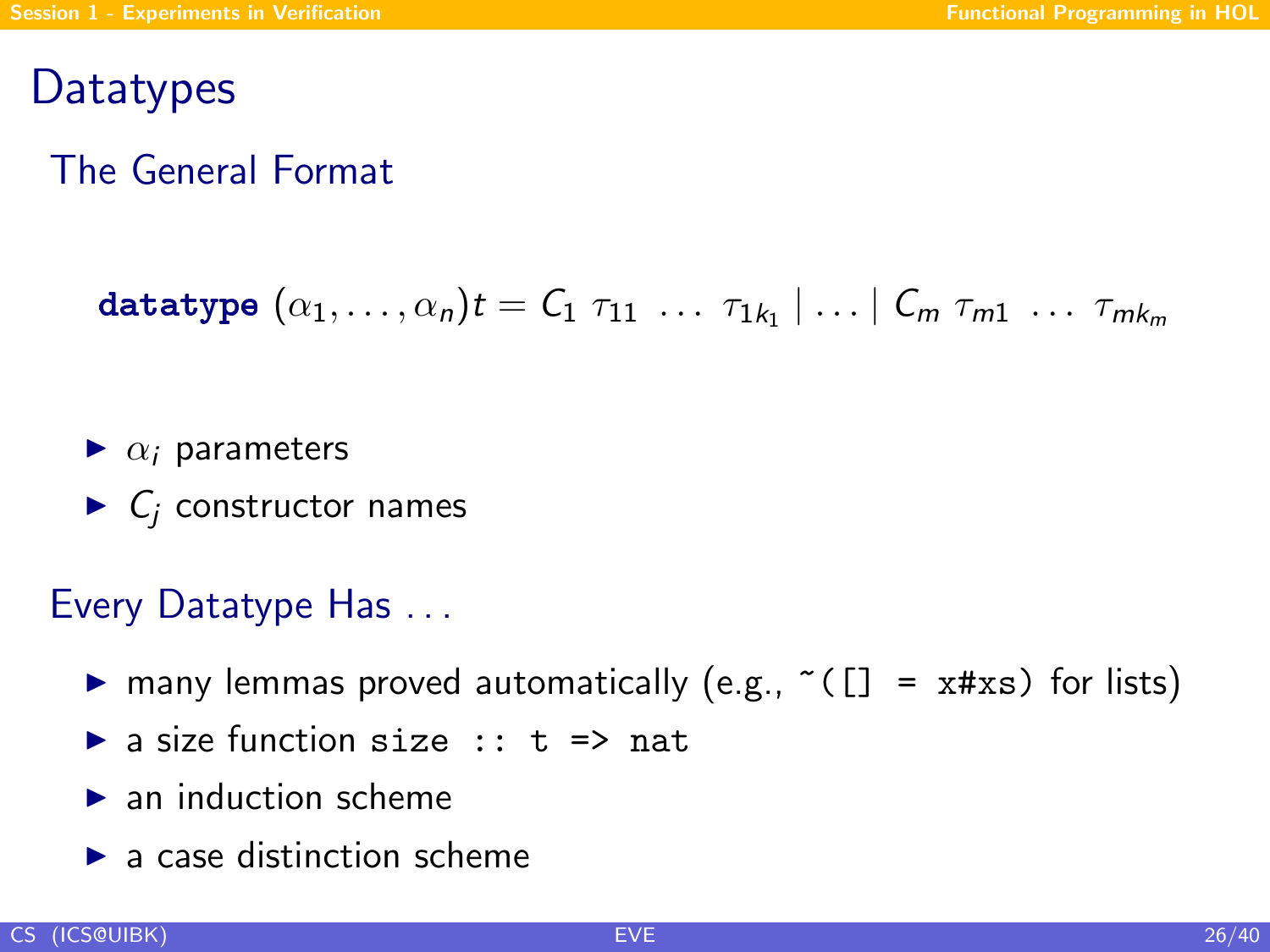## Syntactic Sugar for Lists

```
Via notation . . .
```

```
notation Nil ("[]")
notation Cons (infixr "#" 65)
```

```
. . . or Inline
```

```
datatype 'a list = Nil ("[]")
                 | Cons 'a "'a list" (infixr "#" 65)
```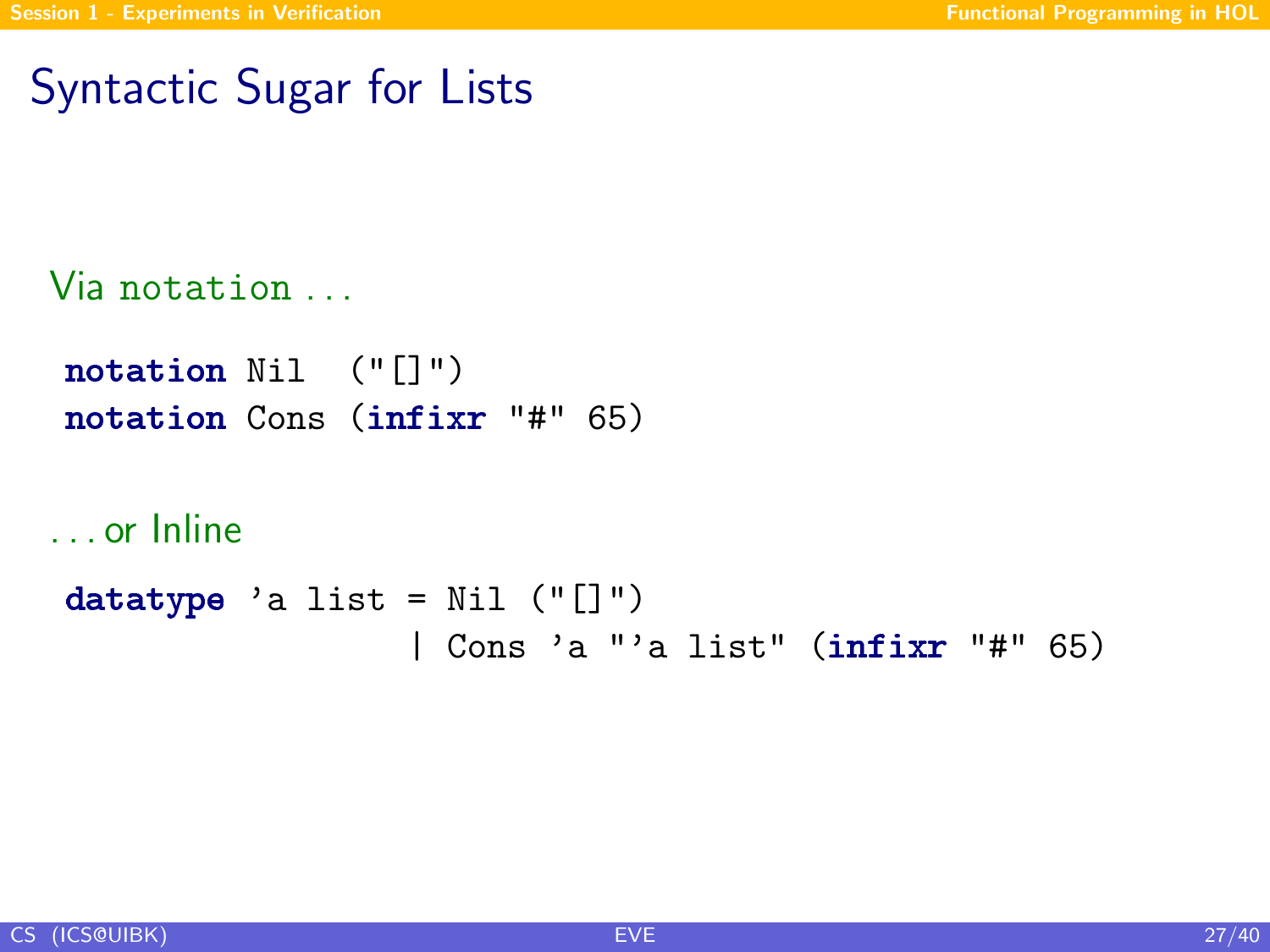## Functions on Datatypes

#### Primitive Recursion

over datatype t uses equations of the form

$$
f x_1 \ldots (C y_1 \ldots y_k) \ldots x_n = b
$$

where

- $\blacktriangleright$  C is constructor of t
- ightharpoontalleright all calls to f in b have form  $f \ldots y_i \ldots$  for some i

#### Intuition

- $\triangleright$  every recursive call removes one constructor symbol
- $\blacktriangleright$  hence f terminates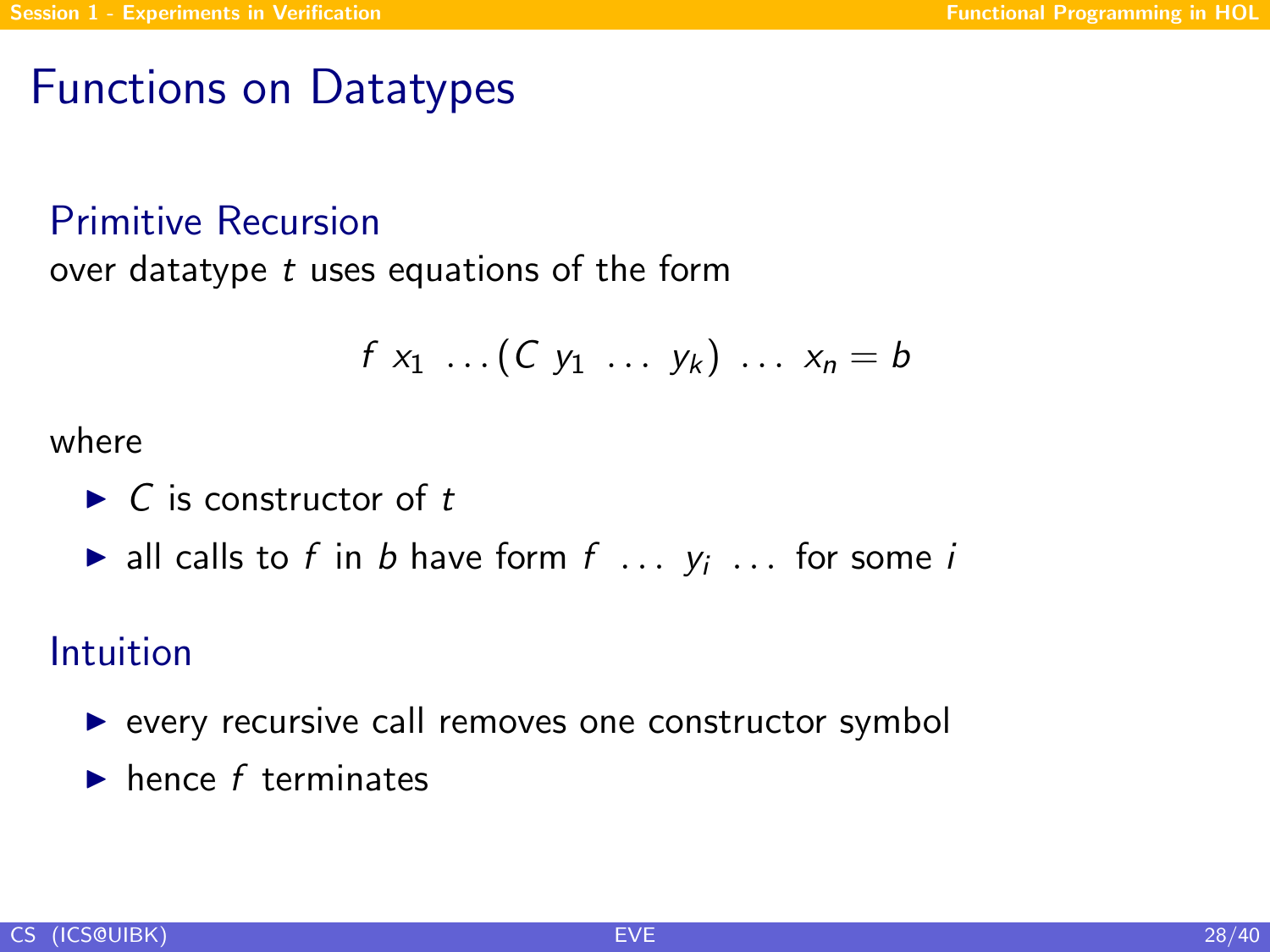### Example – Two Functions on Lists

#### Concatenating Two Lists

```
primrec append :: "'a list => 'a list => 'a list"
 (intir "0" 65) (* syntactic sugar *)
where "[] @ys = ys"| "(x \# xs) @ ys = x \# (xs \ @ \ ys)'"
```
Reversing a List

```
primrec rev :: "'a list => 'a list"
where "rev \begin{bmatrix} 1 \\ 2 \end{bmatrix} = \begin{bmatrix} 1 \\ 2 \end{bmatrix}"
       | "rev(x#xs) = rev xs @ (x#[])"
```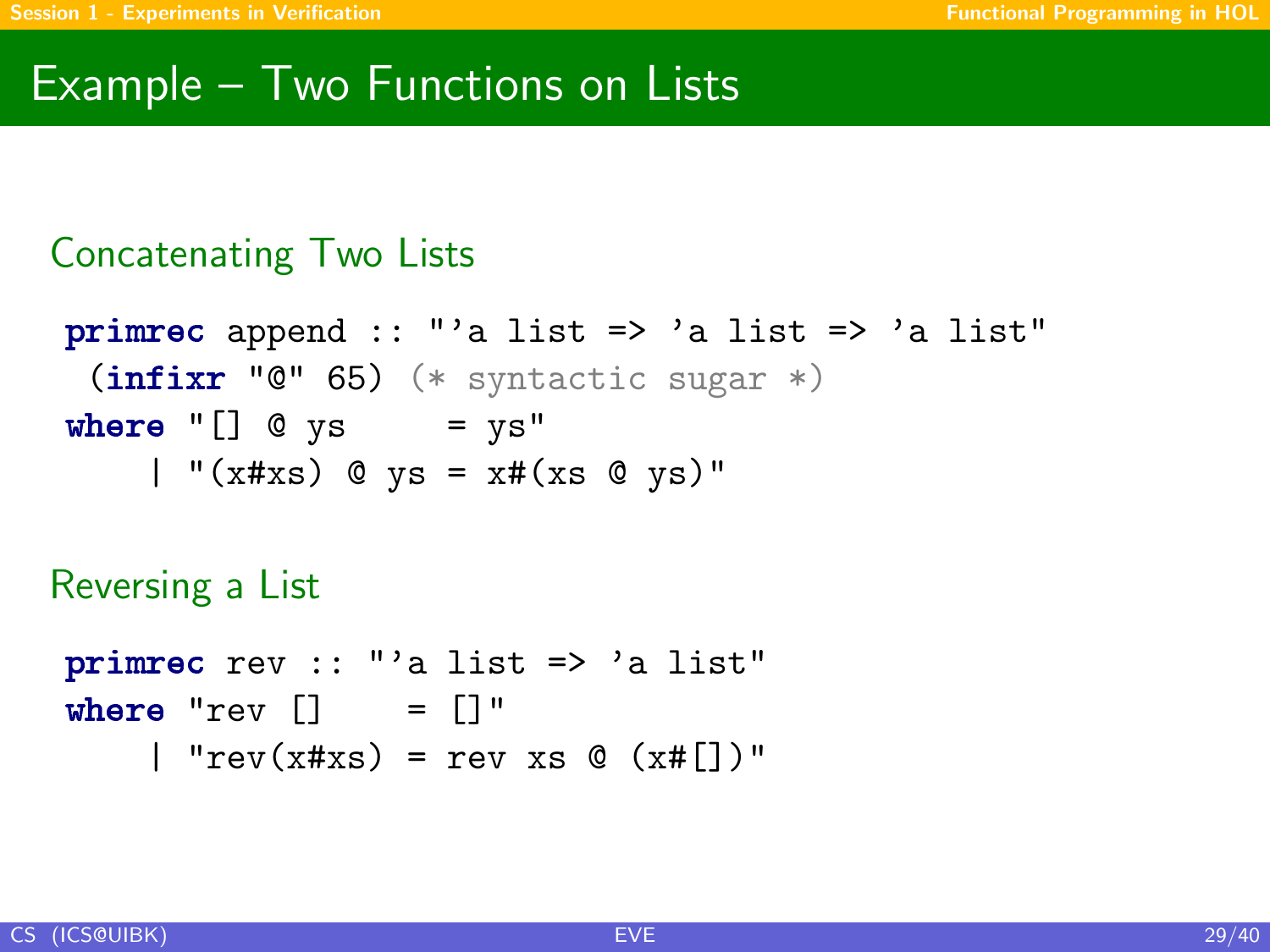## An Introductory Proof

#### Theorem

 $"rev(rev xs) = xs"$ 

#### Proof. Whiteboard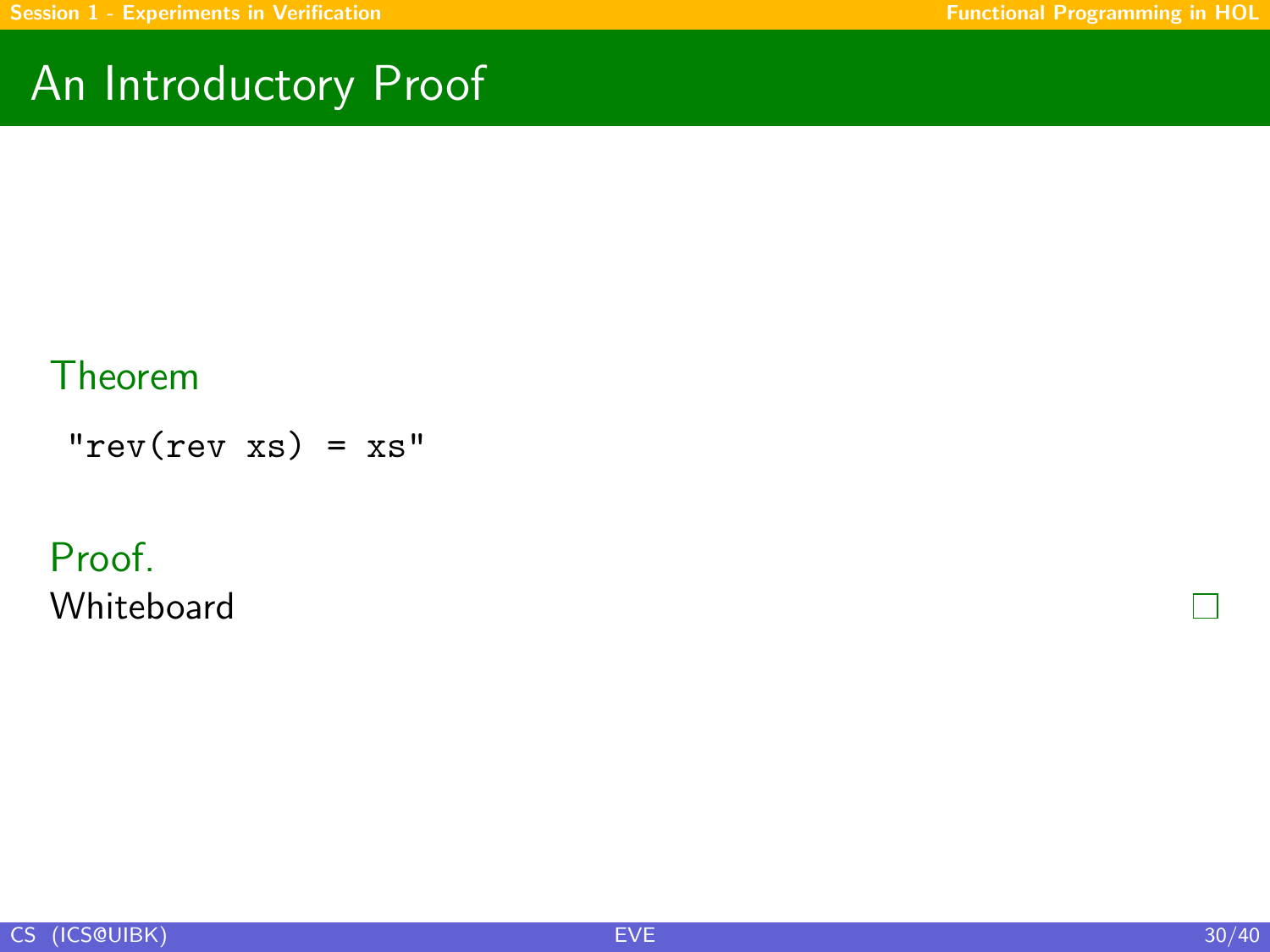## Some Helpful Commands

normal form  $\langle term \rangle$  simplify  $\langle term \rangle$  $\langle \text{type} \rangle$  show type  $\langle \text{type} \rangle$ **value**  $\langle term \rangle$  execute  $\langle term \rangle$ 

find\_theorems  $\langle \text{args} \rangle$  find all theorems matching  $\langle \text{args} \rangle$ **print\_cases** show currently available cases **prop**  $\langle$  formula $\rangle$  show proposition  $\langle$  formula $\rangle$ **term**  $\langle \text{term} \rangle$  show term  $\langle \text{term} \rangle$  and its type **thm**  $\langle name \rangle$  show theorem called  $\langle name \rangle$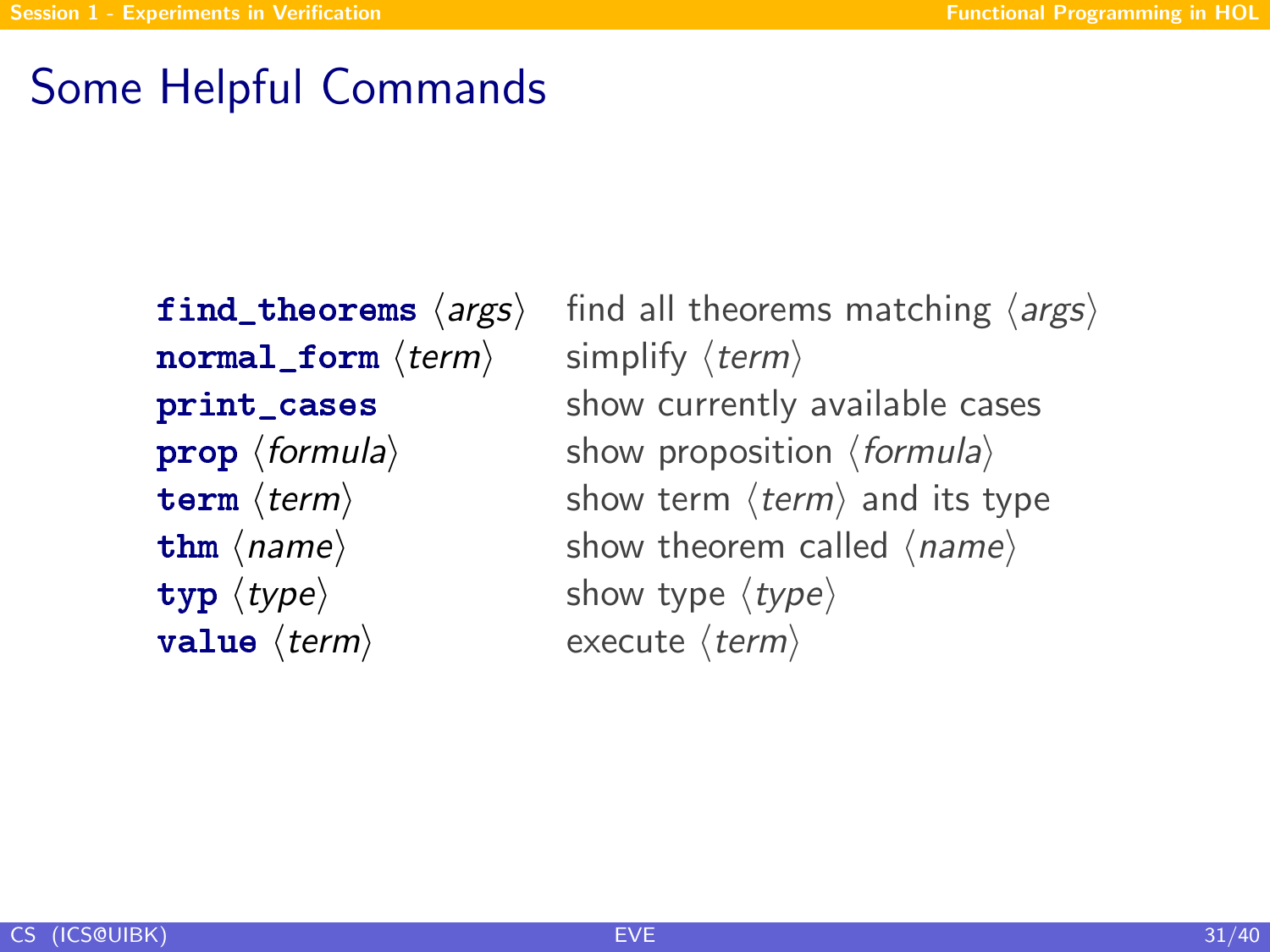## General Structure of a Proof

$$
\begin{array}{rcl}\n\text{proof} & \stackrel{\text{def}}{=} & \text{proof method}^? \text{ statement}^* \text{ qed method}^? \\
& | & \text{by method method}^? \\
\end{array}
$$

```
\nstatement 
$$
\stackrel{\text{def}}{=} \text{fix variables}
$$
\n    | assume proposition+\n    | (from fact+)? (show | have) proposition proof\n
```

proposition  $\stackrel{\text{def}}{=}$   $(label: )^?$  "term"

$$
\begin{array}{rcl}\n\text{fact} & \stackrel{\text{def}}{=} & \text{label} \\
 & | & \text{'term'}\n\end{array}
$$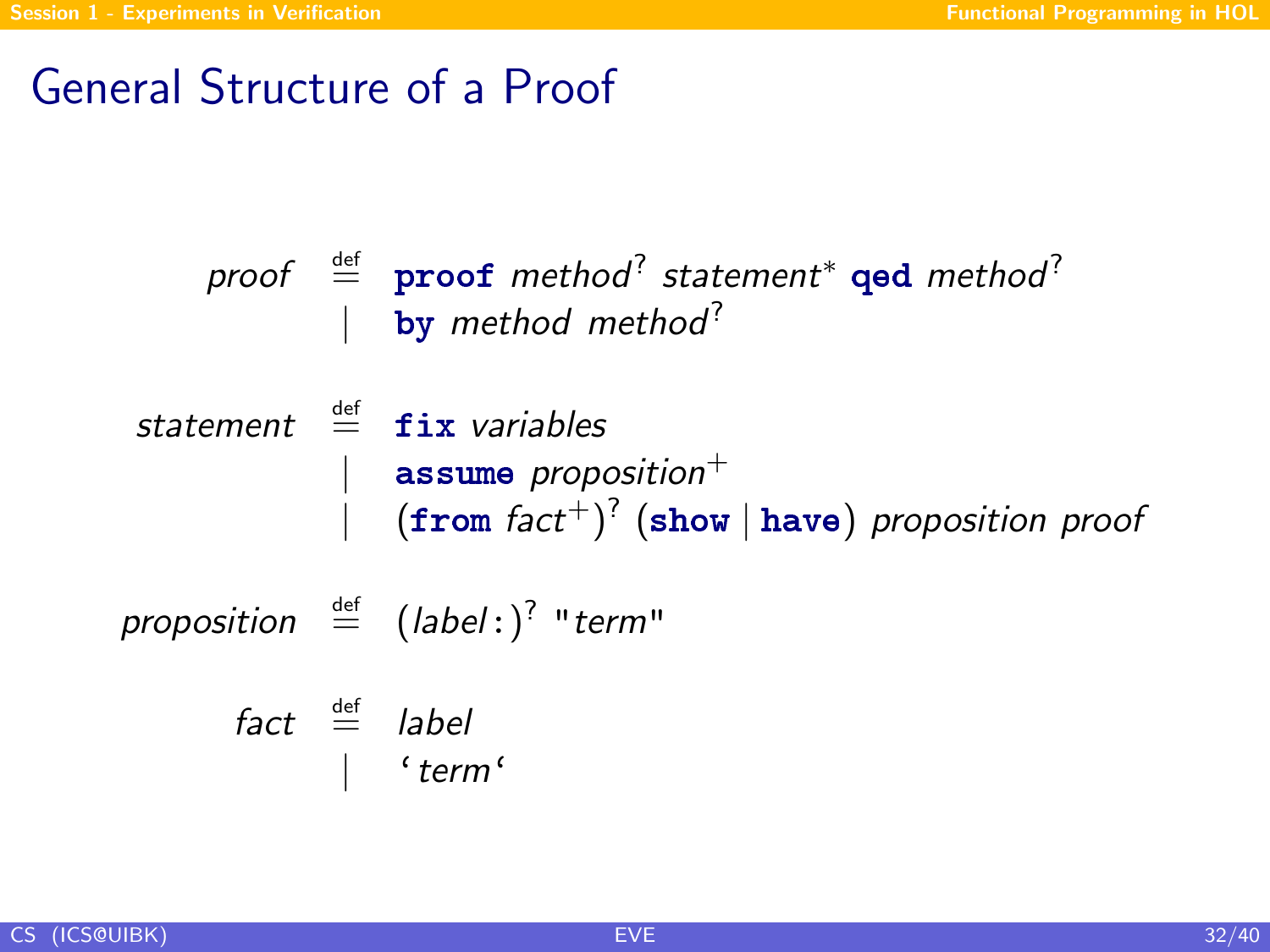## An Introductory Proof (cont'd)

#### Isabelle-Proof

- $l$ emma append\_assoc[simp]: "(xs@ys)@zs = xs@(ys@zs)" by (induct xs) simp\_all
- lemma append\_Nil\_right[simp]: "xs@[] = xs" by (induct xs) simp\_all

```
lemma rev_append[simp]: "rev(xs@ys) = rev ys @ rev xs"
by (induct xs) simp_all
```

```
theorem rev\_rev\_id[simp]: "rev(rev xs) = xs"
 by (induct xs) simp_all
```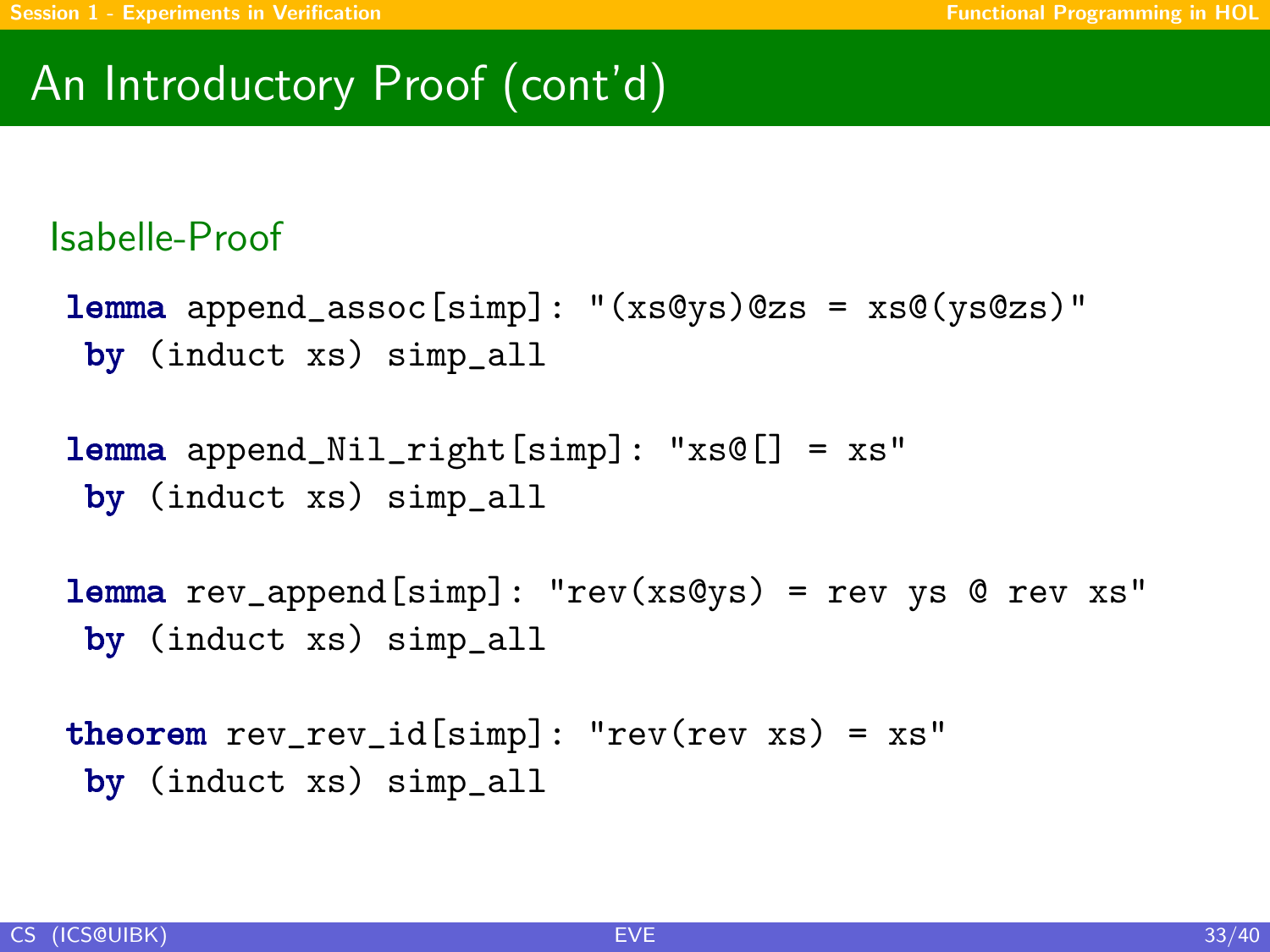## Basic Types – Natural Numbers

#### Definition

datatype nat =  $0$  | Suc nat

#### Predefined Operations

- $\blacktriangleright$  addition, subtraction  $(+, -)$
- $\blacktriangleright$  multiplication, division  $(*, div)$
- $\blacktriangleright$  modulo (mod)
- $\blacktriangleright$  minimum, maximum (min, max)
- $\blacktriangleright$  less than (or equal) (<, <=)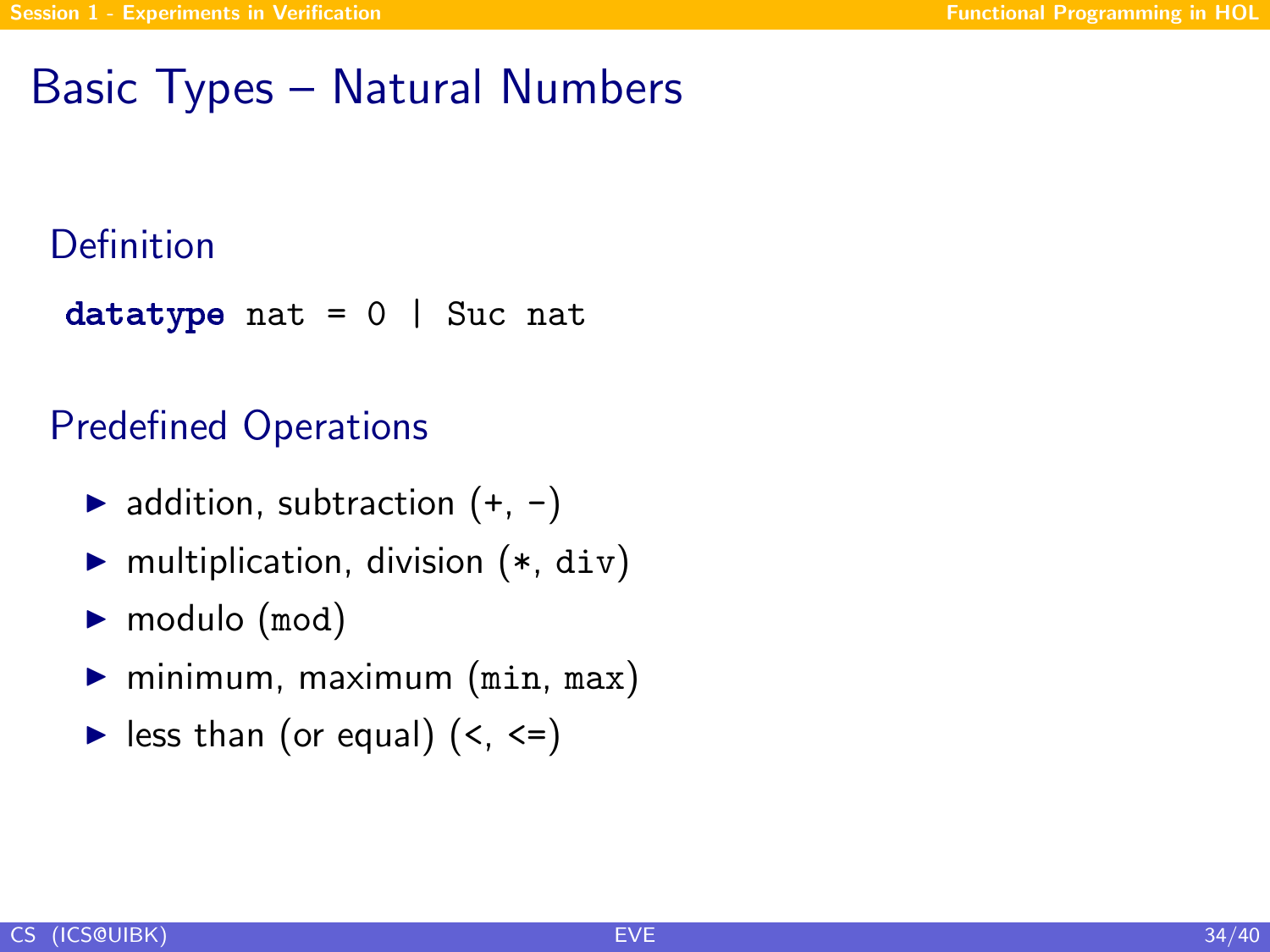### Basic Types – Pairs

#### Predefined Operations

<sup>I</sup> Pair :: 'a => 'b => 'a \* 'b <sup>I</sup> fst :: 'a \* 'b => 'a <sup>I</sup> snd :: 'a \* 'b => 'b <sup>I</sup> curry :: ('a \* 'b => 'c) => 'a => 'b => 'c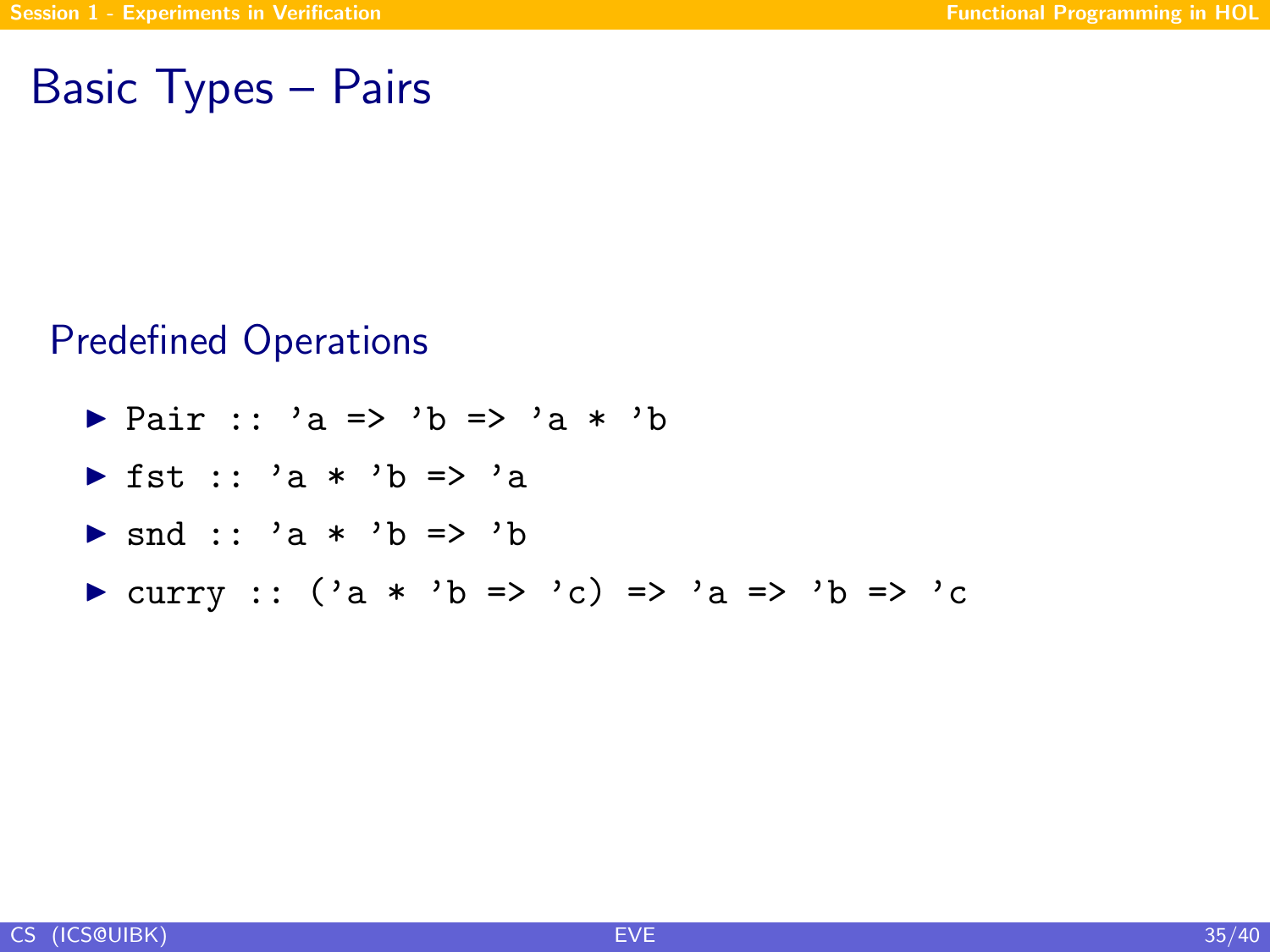## Basic Types – Option

### Definition

datatype 'a option = None | Some 'a

### Predefined Operations

- $\triangleright$  the :: 'a option => 'a
- $\triangleright$  o2s :: 'a option => 'a set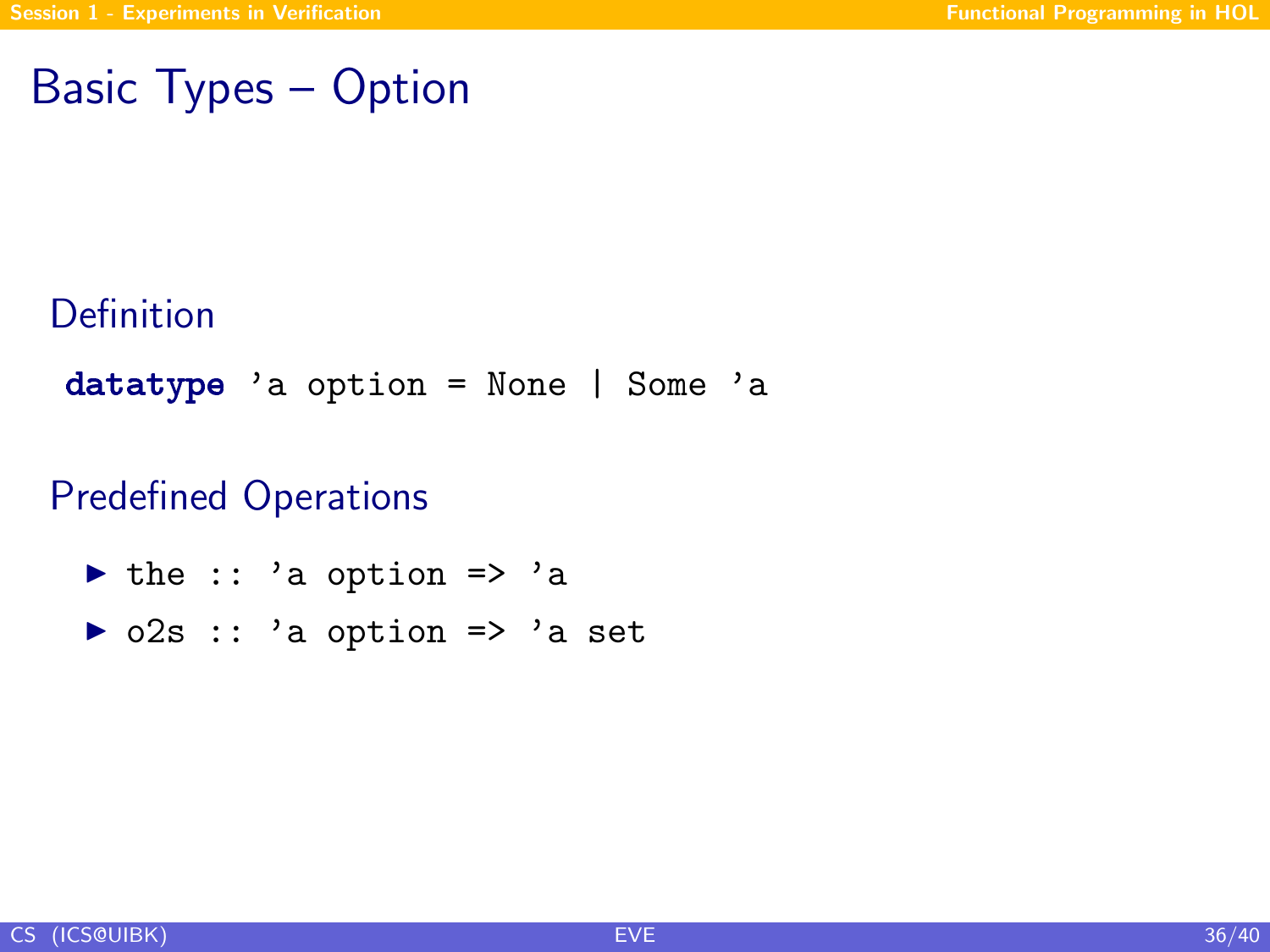## Definitions – Type Synonyms

#### Example

types number = nat  $gate$  = "bool => bool => bool" 'a plist =  $"('a * 'a)$ list"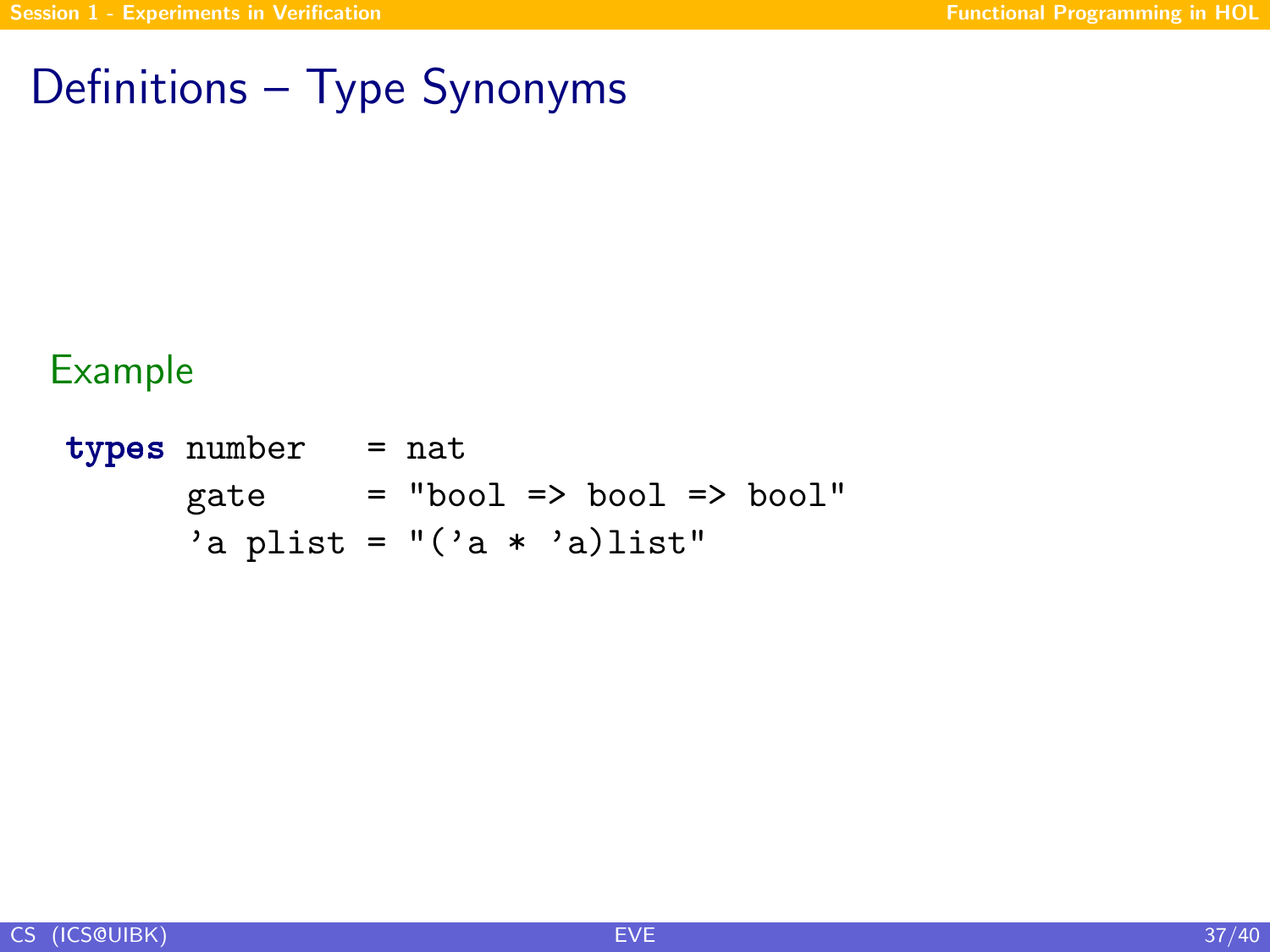## Definitions – Constant Definitions

#### Example

```
definition nand :: gate
 where "nand A B == *(A \& B)"
```

```
definition xor :: gate
 where "xor A B == (A \& \n~^nB) | (^nA \& B)"
```
#### Provided Lemmas

definition of constant  $\langle const \rangle$  automatically provides lemma  $\langle const \rangle$  def, stating equality between constant and its definition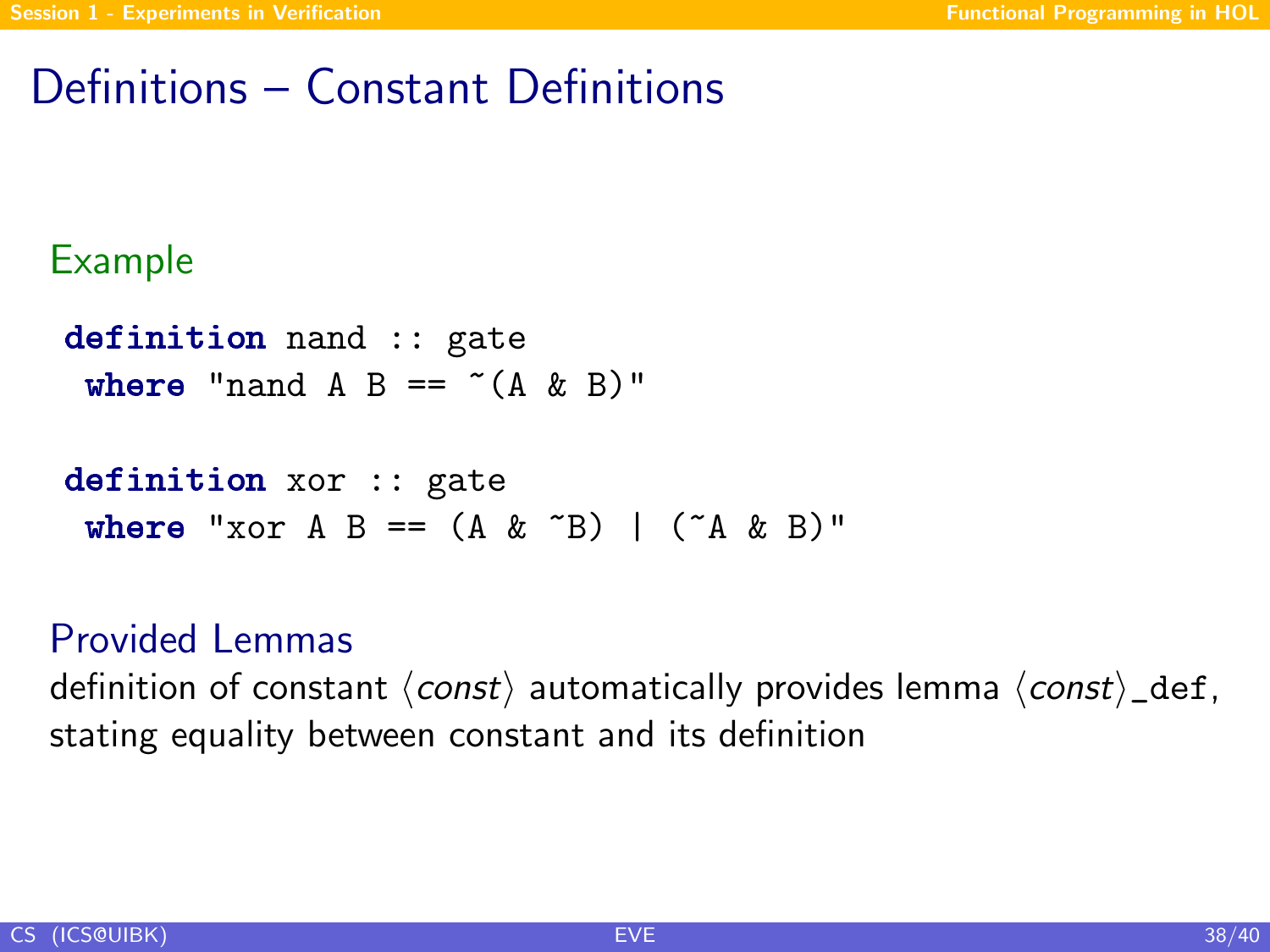## The Definitional Approach

```
Only Total Functions Are Allowed . . .
or else . . .
```

```
axioms f: "f x = f x + (1::nat)"lemma everything: "P"
proof -
 fix f x
 have "f x = f x + (1::nat)" by (rule f)
 from this show "P" by simp
qed
```
**lemma**  $"0 = 1"$  by (rule everything)